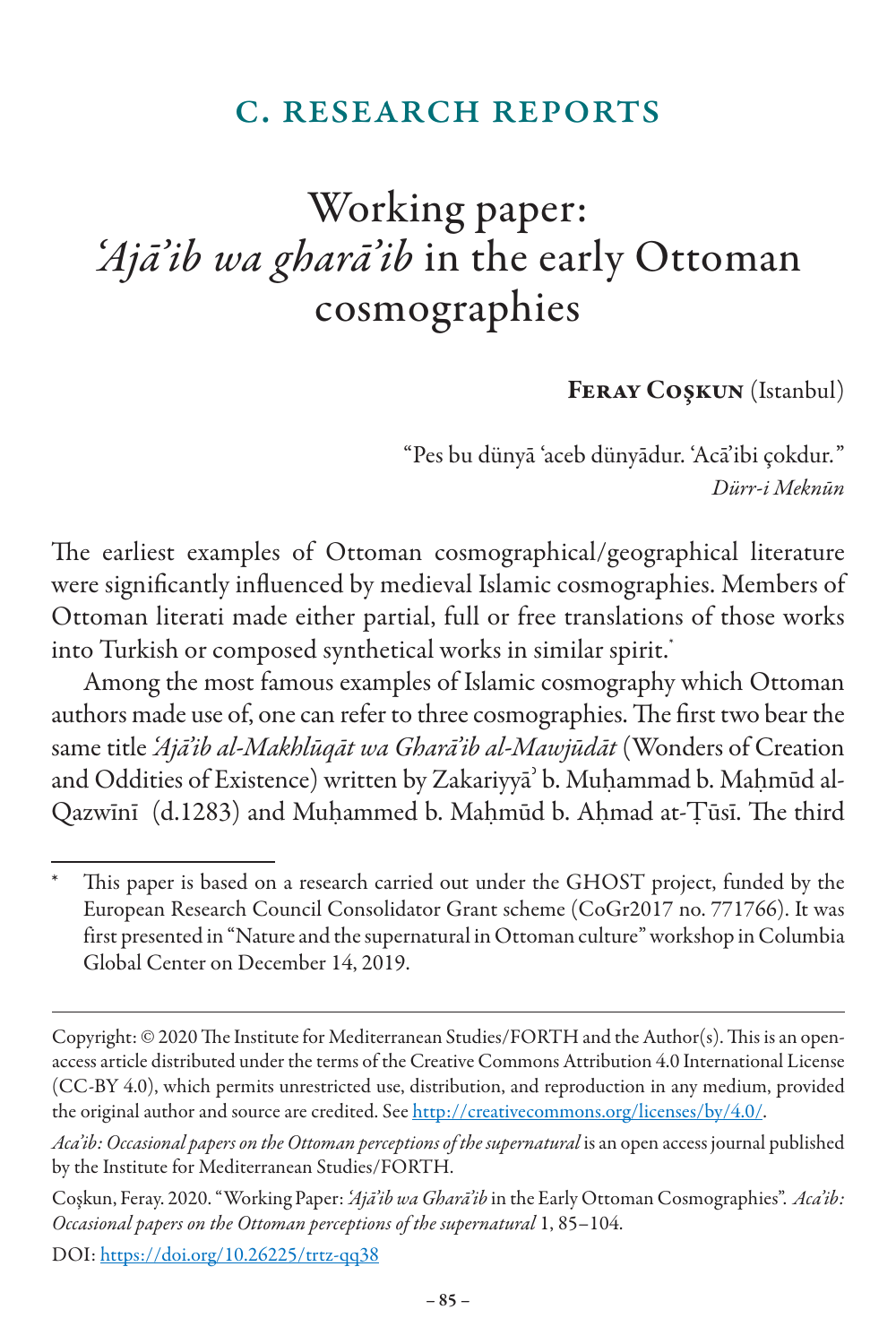is the *Kharīdat al-'Ajā'ib wa Farīḍaṭ al-Gharā'ib* (The Pearl of Wonders and the Uniqueness of Things Strange) attributed to Ibn al-Wardī (d.1457).<sup>1</sup>

At-Ṭūsī presented his cosmography to the Seljukid Sultan Ṭugrul b. Arslan  $(r.1176-1194)$  in Persian sometime between  $1176$  and  $1194.2$ Although written later, *'Ajā'ib al-Makhlūqāt* of al-Qazwīnī is more famous. As pointed out by Persis Berlekamp, depending on the concerns and interests of each milieu, there are different Arabic versions of this cosmography.<sup>3</sup> Later versions even included additional chapters taken from Persian translations.<sup>4</sup> Its translation is also available in European languages.<sup>5</sup>

- 2 In his edition of the work, Manuchehr Sotude claims that the work must be completed sometime between A.H. 556/1176-573/1194. Muḥammad b. Maḥmūd b. Aḥmad-e Ṭūsī, *'Ajā'ib al-Makhlūqāt*, ed. M. Sotude (Tahran 1966), 15.
- 3 The earliest extant copy dated 1280 is stored in Bayerische Staatsbibliothek, Munich (BSB Cod. Arab cod. 464). It is also known as the Wasit (Iraq) copy since it was copied there. The manuscript is available online at https://daten.digitale-sammlungen.de/~db/0004/ bsb00045957/images/index.html?seite=00001&l=en.
- 4 The most known edition is made by Ferdinand Wüstenfeld. It included parts from different editions of the same work (written in different time-frames) and even some sections from other works. In Berlekamp's words, it is a "conflation of various different manuscript versions". P. Berlekamp, *Wonder, Image & Cosmos in Medieval Islam* (New Haven – London 2011), 6–8. For the edition see F. Wüstenfeld (ed.), *Zakarija ben Muhammed ben Mahmud el-Cazwini's Kosmographie, Kitab 'Ağā'ib al-Maẖlūqāt*, *Die Wunder der Schöpfung*  (Göttingen 1849). Repr. F. Sezgin (ed.), (Frankfurt 1994).
- 5 For German translations see *Zakarija ben Muhammed ben Mahmûd el-Kazwȋni's Kosmographie*: *Die Wunder der Schöpfung*, trans. H. Ethé (Leipzig 1868); Zakariyyāʾ b. Muḥammad b. Maḥmūd al-Qazwīnī, *Die Wunder des Himmels und der Erde*, trans. A. Giese (München 1988). For Italian see F. Bellino*, Le Meraviglie del creato e le Stranezze degli esseri* (Milano 2008). For partial English translation see S. Carboni, *The Wonders of Creation: A Study of the Ilkhanid London Qazwini* (Edinburg 2015).

<sup>1</sup> Rudolf Sellheim refers to the author as Pseudo-al-Wardī since none of the contemporary biographers confirm al-Wardī as the author of the *Kharīdat al-'Ajā'ib.* On the other hand, Francesca Bellino argues that it is very likely that he was the author, because al-Wardī's name appears in the oldest extant copies dated 1479 and 1487. See, R. Sellheim, *Arabische Handschriften: Materialien Zur Arabischen Literaturgeschichte* (Wiesbaden 1976), 176– 186; F. Bellino, "Siraj al-Dīn ibn al-Wardī and the Ḫarīdat al-'ajā'ib: Authority and Plagiarism in a Fifteenth-century Arabic Cosmography", *Eurasian Studies,* 12 (2014), 257–296.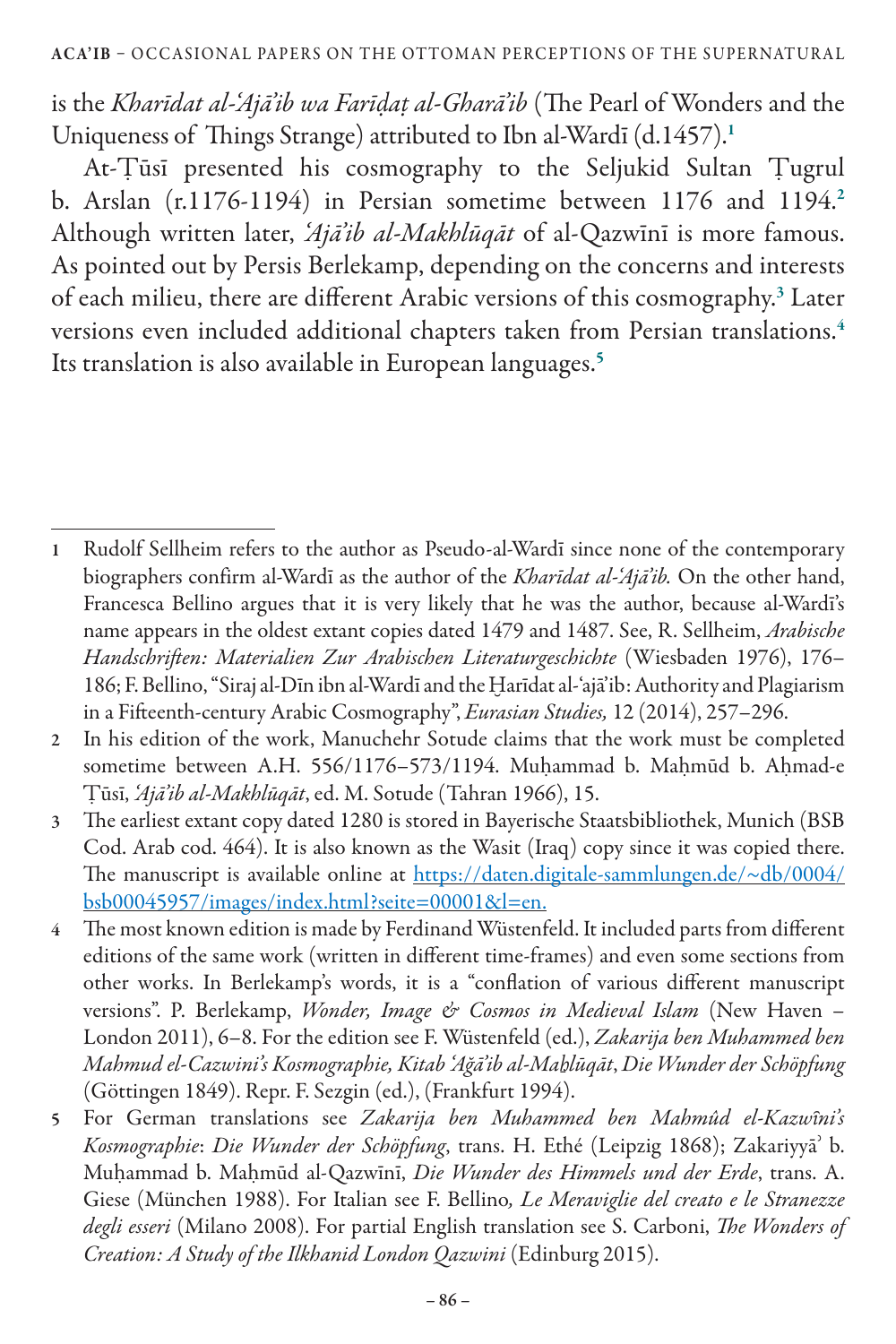| 'Ajā'ib al-Makhlūqāt of at-<br>Tūsī                                                                                                                                                                                                                                                                                                                                                                                                                                                                                                  | 'Ajā'ib al-Makhlūqāt of al-<br>Qazwini                                                                                                                                                                                                                                                                                                                                                                                                                                                                                                                                                                                                                                         | Kharīdat al-'Ajā'ib by Ibn<br>al-Wardi                                                                                                                                                                                                                                                          |
|--------------------------------------------------------------------------------------------------------------------------------------------------------------------------------------------------------------------------------------------------------------------------------------------------------------------------------------------------------------------------------------------------------------------------------------------------------------------------------------------------------------------------------------|--------------------------------------------------------------------------------------------------------------------------------------------------------------------------------------------------------------------------------------------------------------------------------------------------------------------------------------------------------------------------------------------------------------------------------------------------------------------------------------------------------------------------------------------------------------------------------------------------------------------------------------------------------------------------------|-------------------------------------------------------------------------------------------------------------------------------------------------------------------------------------------------------------------------------------------------------------------------------------------------|
| Heavenly bodies (planets, stars)<br>Angels, spiritual beings<br>Four elements<br>Meteorological phenomena<br>Seas, rivers, fountains, wells<br>Climes, mountains, cities<br>Masjids, churchs<br>Earthquakes, trees<br>Talismans<br>Wonders of prophets' shrines<br>Human characteristics<br><b>Nations</b><br>Miracles<br>Alchemy, science of nature<br>Peculiarities of food<br>Rare medicine<br>Destiny<br>Wondrous dreams<br>Wonders of death<br>Apocalyptical matters<br>Wonders of jinn, satans, demons<br>Wild animals, snakes | Four prefaces (on the meanings<br>of wonder, creation, strange,<br>existence)<br>Heavenly bodies, angels<br>Time, months<br>Earth, creation, four elements<br>Meteorological phenomena<br>Oceans, seas<br>Earth, the shape of earth, seven<br>climes<br>Earthquakes, eclipse<br>Mountains, rivers, fountains,<br>wells<br>Minerals and precious metals,<br>stones<br>Plants, animals<br>Human characteristics<br>Nations (Arabs, Persian, Ro-<br>mans, Turks, Indians etc.)<br>Occupations<br>Poetry, music, medicine<br>Astronomy, numbers<br>Talismans, magic<br>Science of alchemy, engineering<br>Djinns, demons<br>Wild animals, birds, insects,<br>animals with wondrous | Mountain Qaf and its beyond<br>The Encircling Ocean<br>Climes, regions, countries<br>Seas, islands<br>Rivers, springs, wells<br>Mountains<br>Stones<br>Minerals<br>Plants, fruits, seeds<br><b>Birds</b><br>Pre-Adamic history of the<br>earth<br>Apocalyptical and eschatolo-<br>gical matters |
|                                                                                                                                                                                                                                                                                                                                                                                                                                                                                                                                      | forms                                                                                                                                                                                                                                                                                                                                                                                                                                                                                                                                                                                                                                                                          |                                                                                                                                                                                                                                                                                                 |

TABLE 1. Content of the three cosmographies in general lines.

While the first two describe heavenly phenomena, the layers of the heavens, the planets, stars, angels, demons, as well as Paradise and Hell in great detail, the *Kharīdat al-'Ajā'ib* is more concerned with terrestrial space.<sup>6</sup>

<sup>6</sup> For translations in Latin see C. J. Tornberg (ed.), *Fragmentum libri Margarita miribilium auctore Ibn el-Verdi*, (Uppsala 1835); A. Haylender (ed.), *Operis cosmographici Ibn Vardi caput primum de regionibus* (Lundae 1823). For a partial translation in French see J. de Guignes, "Perles de Merveilles", in F. Sezgin (ed.), *Studies on al-Wat Wat (d. 1318), Ad-Dımasqi (d. 1327) Ibn al-Wardi (d. c. 1446) and al-Bakuwi (15 th. Century)* (Frankfurt 1994), 147–187.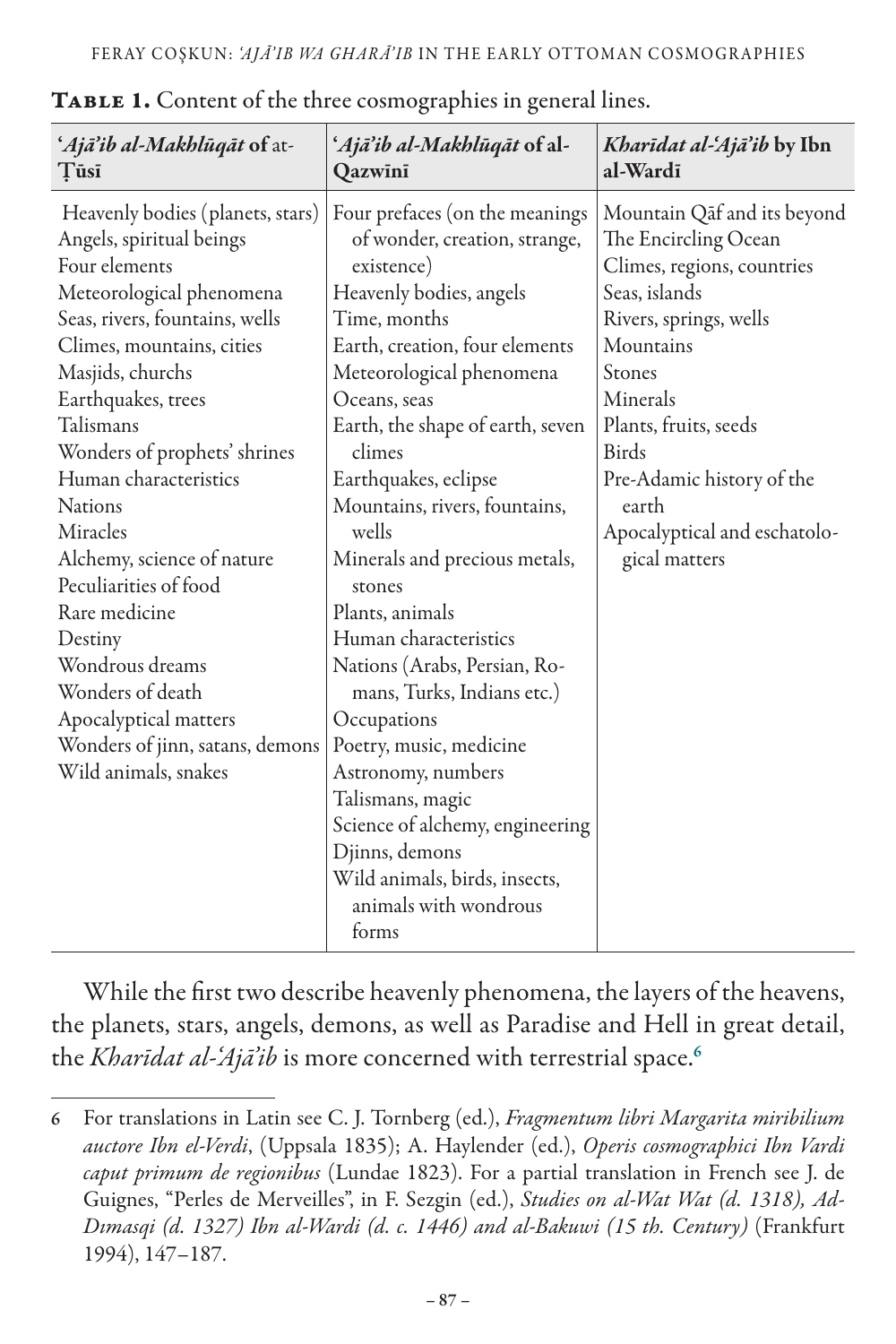Describing both invisible and visible phenomena in the heavenly and terrestrial realms, they dwell on wondrous and strange phenomena (*'ajā'ib wa gharā'ib*) to highlight God's omnipotence and wisdom behind His creation. Their emphasis on '*ajā'ib* and *gharā'ib* of the cosmos function to "awe at God's divinely ordered cosmos".<sup>7</sup> Narrative stories pertaining to the prophets, saints, ancient rulers and nations are also integrated to convey theological and moralistic messages for their audience. In this regard, they remind one the *Kutub al-ʿaẓama* (the Books of greatness), a genre describing cosmic phenomena to illustrate the magnificence of God.<sup>8</sup>

Many copies, translations and adaptations of those works became an integral part of the Ottoman literature from the fourteenth century onwards and inspired Ottoman individuals to write down similar works. When we speak of translation in this context, we refer to a broader concept of "translation" where Ottoman translators had certain editorial roles in which they took liberties to make additions and omissions. In this paper, I will be mostly referring to the translations/adaptations in the fourteenth and fifteenth centuries.

The earliest Ottoman translation belongs to 'Alī b. 'Abdu'r-rahmān. It is a compilation of three cosmographies mentioned above together with some other sources. He also seems to have put forward additional information about Ottoman cities such as Edirne and Bursa.<sup>9</sup> His reference to Edirne as the Ottoman capital<sup>10</sup> reveals that he composed it sometime between 1364-1398.<sup>11</sup>

<sup>7</sup> Berlekamp, *Wonder, Image & Cosmos*, 22.

<sup>8</sup> Inspired by various Qur'ānic verses encouraging believers to reflect (*tafakkur*) on the creation, *Kutub al-'aẓama* did not deal with the Aristotelian-Ptolemaic model of the cosmos, but concentrated on the cosmological content in the Qur'ān and *isrā'īliyyāt.* The earliest works of this genre appeared in the ninth century. For information see A. Heinen, "Tafakkur and Muslim Science", *JTS*, 18 (1994), 103–110.

<sup>9</sup> 'Alī b. 'Abdu'r-raḥmān, *'Acā'ibü'l-Maḫlūḳāt*, A.H. 1099/1687. It has only one copy extant in Istanbul University Library of Rare Manuscripts, TY 524. Available online at http://nek.istanbul.edu.tr:4444/ekos/TY/nekty00524.pdf

<sup>10</sup> For his reference to Edirne see fol. 138b.

<sup>11</sup> G. Kut, "Türk Edebiyatı'nda Acâibü'l-Mahlûkât Tercümeleri", *Beşinci Milletlerarası Türkoloji Kongresi Tebliğleri* (Istanbul 1985), 186-187; E. İhsanoğlu (ed.), *Osmanlı Coğrafya Literatürü Tarihi (OCLT); History of Geographical Literature during the Ottoman Period*, Vol.1 (Istanbul 2000), 3.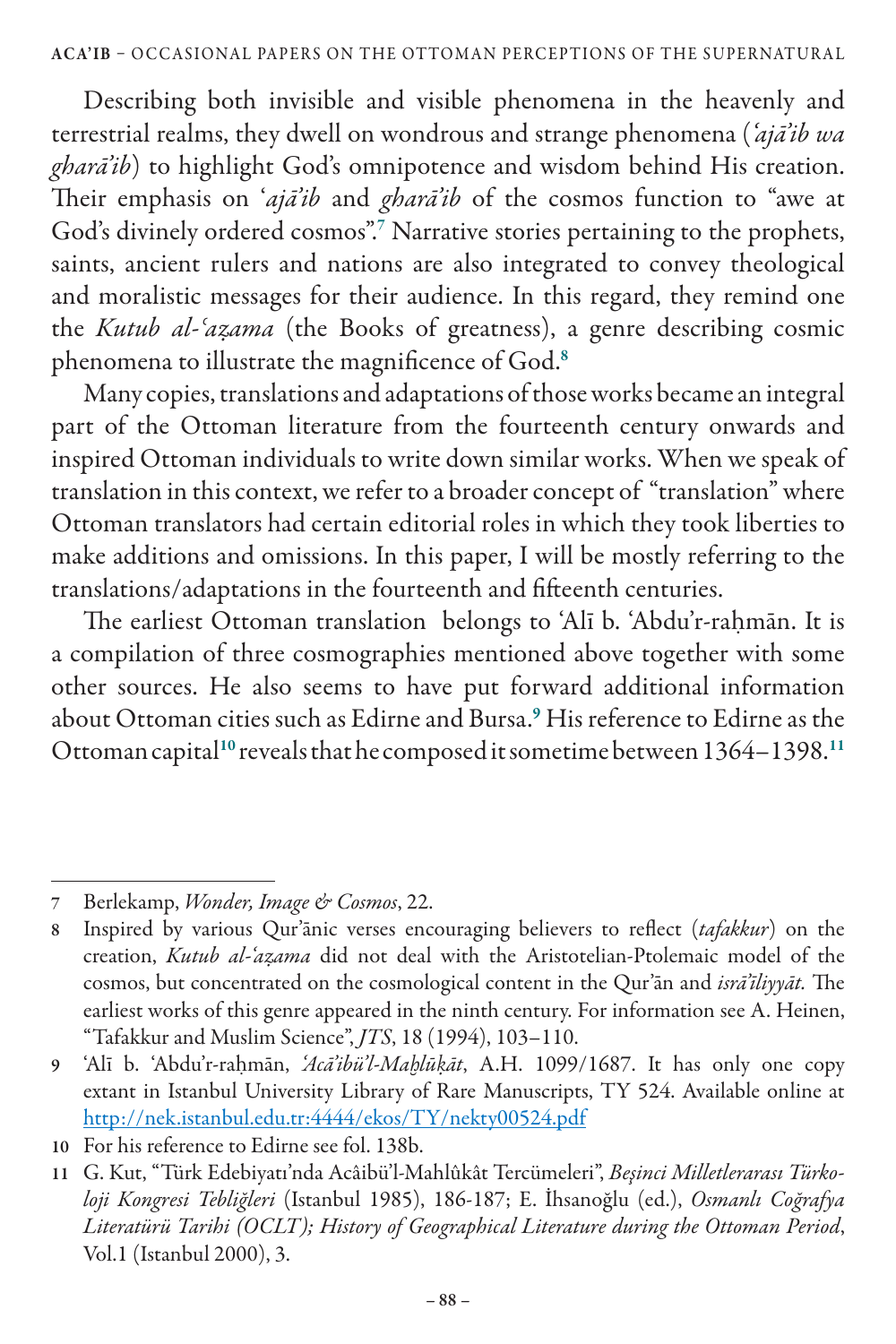At the beginning of his work, he claims that what he narrated in his work is a compilation of his readings, observations and personal experiences.<sup>12</sup>

The second one is an abridged translation of at-Ṭūsī's cosmography ascribed to Rükne'd-dīn Aḥmed.<sup>13</sup> He completed the translation upon the request of Sultan Çelebi Meḥmed (r. 1413-1421).<sup>14</sup> The third one belongs to Aḥmed-i Bīcān (Yazıcızāde/Yazıcıoğlu), a fifteenth century Ottoman scholar and a mystic from Gallipoli.<sup>15</sup> At the beginning of his work, he asserts that he compiled his work upon the request of Hācı Bayrām Velī in 1453.<sup>16</sup> His translation is one of the most widespread Ottoman cosmographies.<sup>17</sup> It is an abridged version of al-Qazwīnī's *ʿAjā'ib al-Makhlūqāt*.

The fourth is the *Dürr-i Meknūn*, the most copied Ottoman cosmographical work with more than fifty extant copies.<sup>18</sup> For a long time it had been attributed to Aḥmed-i Bīcān; however, both Laban Kaptein and Carlos Granier drew attention to the fact that there is no convincing evidence to assume that he was the author.<sup>19</sup> Acclaimed to be the first synthetic cosmography in Turkish, the *Dürr-i Meknūn,* although not a voluminous work, deals with various topics under eighteen chapters on different aspects of cosmos and its wonders. What is striking is that the author, unlike others, allocated chapters for certain figures such as Solomon, the Queen of Sheba (*Balqīs*) and the Phoenix ('*Anqā*').

<sup>12</sup> 'Alī b. 'Abdu'r-raḥmān, *Acā'ibü'l-Maḫlūḳāt*, fol. 2b.

<sup>13</sup> There is no detailed information about the translator. While Kut argues that Arabic phrase 'rukn ad-dīn' (Rükne'd-dīn in Turkish rendition) should be taken as part of the prayer rather than the name of the translator, Engin Yılmaz maintains that it might also indicate the identity of the translator. Kut, "Türk Edebiyatı'nda Acâibü'l-Mahlûkât", 188; E. Yılmaz, "Aca'ibül-mahlukat: Imla ve ses bilgisi-metin transkripsiyonu", unpublished Ph.D. dissertation, Sakarya University, 1998, 12, 289.

<sup>14</sup> B. Sarıkaya, "Rükneddin Ahmed'in Acaibü'l-Mahlukat Tercümesi (Giriş-Metin-Sözlük)", unpublished Ph.D. dissertation, Marmara University, 2010, 58.

<sup>15</sup> He was given the sobriquet "Bīcān" meaning 'lifeless', because of his ascetic way of life. For information, see *TDVİA*, s.v. "Ahmed Bicân" (Â. Çelebioğlu).

<sup>16</sup> Aḥmed Bīcān, '*Acā'ibüʾl-Maḫlūḳāt*, Sadberk Hanım Museum Library no. 481–1, fol. 1a.

<sup>17</sup> This work has around fifty copies in different libraries of Turkey and the world (e.g.Vatican, Vienna, Berlin, British Museum, Sarajevo, Cairo). See, İhsanoğlu (ed.), *OCLT*, Vol. 1, 4–7.

<sup>18</sup> For its editions see Ahmet Bîcan Yazıcıoğlu, *Dürr-i Meknûn: Saklı İnciler*, trans. N. Sakaoğlu (Istanbul 1999); idem*, Dürr-i Meknun, Kritische Edition mit Kommentar*, ed. L. Kaptein (Asch 2007); idem, *Dürr-i Meknun*, ed. A. Demirtaş (Istanbul 2010).

<sup>19</sup> *Dürr-i Meknûn*,ed. Kaptein*,* 45–47; C. Grenier, "Reassessing the Authorship of the Dürr-i Meknūn", *ArchOtt*, 35 (2018), 193–212.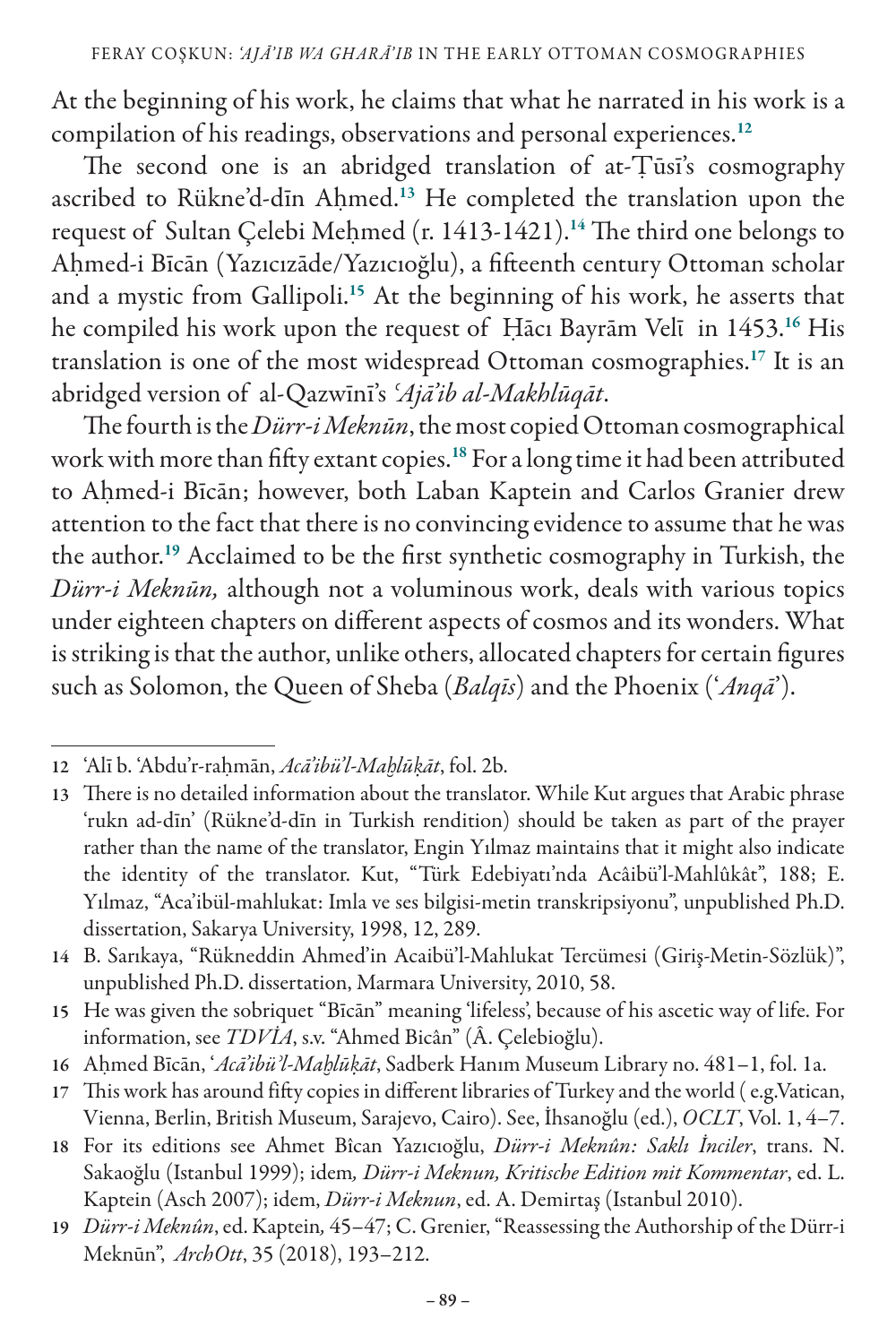The fifth is a translation of the *Kharīdat al-'Ajā'ib* made by Maḥmūd b. Aḥmed el-Ḫatib at the request of Emīr 'Osmān b. İskender Paşa in 1562-63 (A.H. 970) to familiarize people with Ibn al-Wardī's work*.* <sup>20</sup> This translation is known under various titles such as *Terceme-i Harīdetü'l-'Acā'ib*, 'Acā'ibü'l-*Maḫluḳāt-ı Türkī* and *Nevādirü'l-Garā'īb ve Mevāridü'l-'Acā'ib.* Maḥmūd b. Ahmed's translation stuck fairly closely to the Arabic original, yet he made some additions (e.g. his eye-witness accounts, hearsay and poems) and omissions, as well.<sup>21</sup>

 There are of course many other translations, adaptations and synthetical works<sup>22</sup> but in this paper, I focus on these first examples of Ottoman cosmography for a preliminary analysis about how they dealt with wondrous and strange phenomena (*'ajā'ib wa gharā'ib*). In the next steps of my research, I will deepen my analysis by integrating other Ottoman cosmographies of the sixteenth and seventeenth centuries.

## On *'ajā'ib* and *gharā'ib*

*Ajā'ib* is the plural form of *'ajībah*<sup>23</sup> which literally refers to an object or situation that causes astonishment.<sup>24</sup> Into English, *'ajībah* is either translated as

24 *EI2* , s.v. "'Adjā'ib" (C. E. Dubler).

<sup>20</sup> Maḥmūd b. Aḥmed, *Terceme-i Ḫarīdetü'l-'Acā'ib*, Esad Efendi 2051, fol. 3b.

<sup>21</sup> On this work see F. Coşkun, "A Medieval Islamic Cosmography in an Ottoman Context: A Study of Maḥmūd el-Ḫatib's Translation of the *Kharīdat al-'Ajā'ib*", unpublished M.A. thesis, Boğaziçi University, 2007.

<sup>22</sup> To have some idea on the Ottoman translations, one can consult to the following articles: Kut, "Türk Edebiyatı'nda Acâibü'l-Mahlûkât", 183–193; *TDVİA,* "Acaibü'l Mahlukat" (idem); idem (ed.), "Giriş", *Acâyibü'l-Mahlûkât ve Garâyibü'l-Mevcûdât (İnceleme-Tıpkıbasım), Süleymaniye Yazma Eserler Kütüphanesi Nuri Arlases Koleksiyonu No.128'deki Nüshanın Tıpkıbasımı* (Istanbul 2012), 9–16; M. Ak, "Osmanlı Coğrafya Çalışmaları", *Türkiye Araştırmaları Literatür Dergisi*, 4:2 (2004), 163–211; M. Sariyannis, "Ajā'ib ve gharā'ib: Ottoman Collections of Mirabilia and Perception of the Supernatural", *Der Islam*, 92:2 (2015), 442–467; F. Coşkun, "Osmanlı Coğrafya Literatürü ve 'Acâibü'l-Mahlûkât Janrı' ", *Türkiye Araştırmaları Literatür Dergisi*, 33:17 (2019), 269–286.

<sup>23</sup> Since there is no grammatical gender in Persian and Turkish like in Arabic, hereafter '*ajīb* will be preferred instead of *'ajībah* in Persian and Turkish contexts. Likewise, *gharīb* will be used instead of *gharībah*. I thank Dr. Uğur Köroğlu for his suggestion to formulate my rendering in this direction.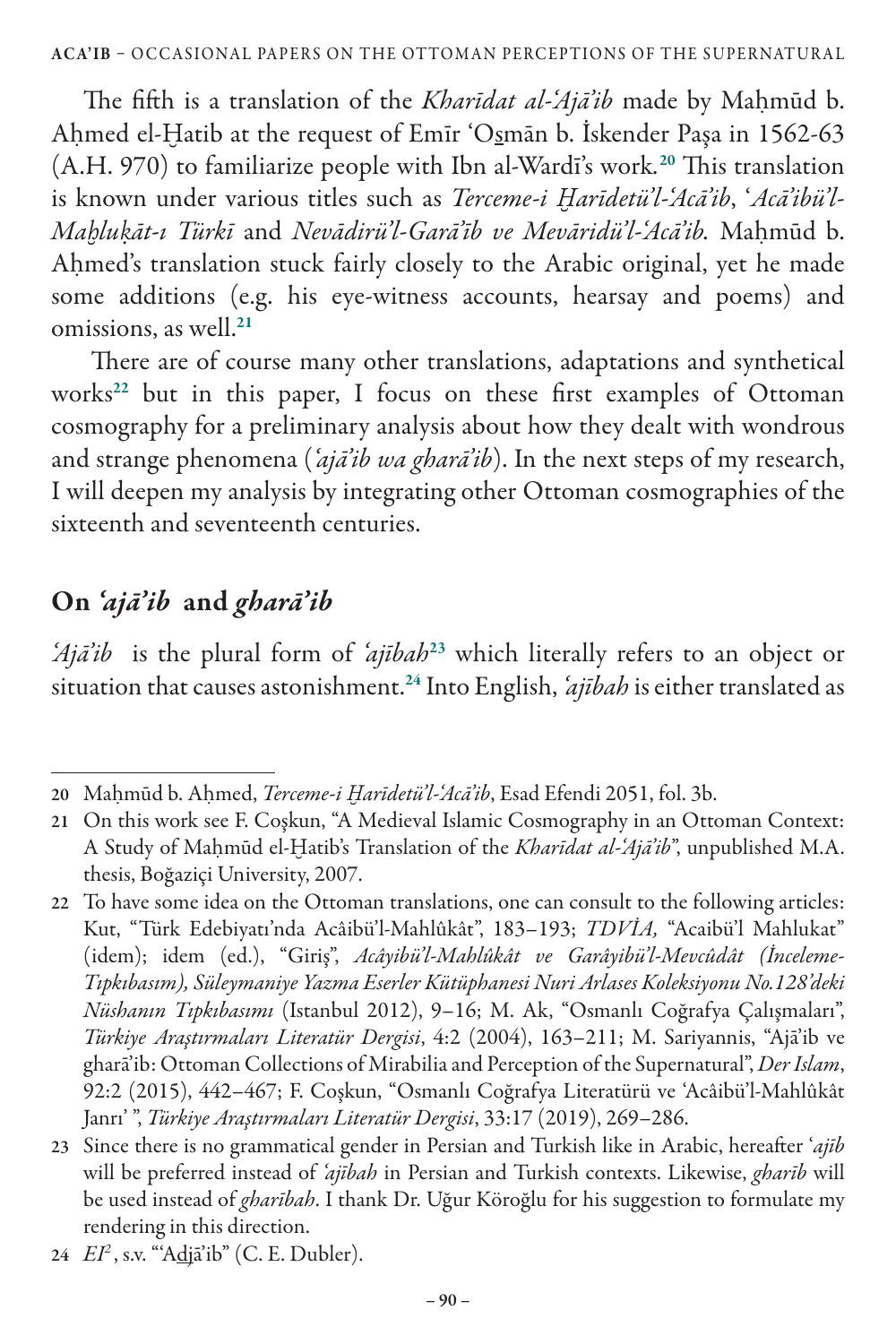marvel (originating from the Latin word *mirabilis* (pl. *mirabilia*)) or wonder.<sup>25</sup> The term *gharīb* (pl. *gharā'ib*) on the other hand, corresponds to strange and rare entities or oddities.<sup>26</sup> *Gharīb* is regarded as a subset of wonders.<sup>27</sup>

Both European and Islamic literature on wonders and oddities share a common typology of classical heritage as can be observed in the *Historia* by Herodotus, the treatise by Ctesias from Knidos or *Naturalis Historia* by Pliny.<sup>28</sup> Both in the medieval European and Islamic worlds, they were regarded as signs for the portrayal of the omnipotence and the will of God. Some of them were also interpreted as the signs of His wrath or warnings for divine punishment.<sup>29</sup>

In Islamic cosmographical/geographical literature, the derivatives of both *'ajībah* and *gharībah* denote astonishing, admirable and strange aspects of existence both man-made and natural. Among them one can account for buildings of Antiquity (e.g. Pyramids, Pharos of Alexandria), topographical features of nature (i.e. interesting mountains, deserts, lakes, rocks and caves), rare peculiarities of people, minerals, animals and plants.<sup>30</sup> In a similar fashion, various texts produced in Islamic world referred *'ajā'ib* and *gharā'ib* in their titles and contents. *'Ajā'ib al-Hind* by Buzurg b. Shahrīyār (tenth century), *Tuḥfat al-albāb wa nukhbat al-'ajā'ib* by Abū Ḥāmid al-Gharnāṭī (d.1169-70), *Nukhbat al-dahr fi 'ajā'ib al-barr wa'l-baḥr* by al-Dimashqī (d.1327) are only some of them.

In the first part of his *ʿAjā'ib al-Makhlūqāt*, al-Qazwīnī defines '*ajab* as a kind of astonishment stemming from one's incapability to understand the cause of something. He relates that each creation has a wondrous aspect, but people lose their curiosity and amazement after their acquaintance with

<sup>25</sup> R. P. Mottahedeh, "*Ajā'ib* in The Thousand and One Nights", in R. G. Hovannisian (ed.), *The Thousand and One Nights in Arabic Literature and Society* (Cambridge 1997), 29; Dubler, s.v. "'Adjā'ib"; J. Le Goff, *The Medieval Imagination* (*l'imaginaire médiéval*), trans. A. Goldhammer (Chicago – London 1992), 27; K. Park and L. Daston, *Wonders and the Order of Nature, 1150*–*1750* (New York 2001), 21.

<sup>26</sup> *EI²*, s.v. "Gharīb" ( S.A. Bonebakker).

<sup>27</sup> Berlekamp, *Wonder, Image & Cosmos*, 18.

<sup>28</sup> A good read on the wonders in the European literature is Park and Daston, *Wonders and the Order of Nature.* 

<sup>29</sup> Park and Daston, *Wonders and the Order of Nature*, 40–51.

<sup>30</sup> *EI*<sup>2</sup> , s.v. "'Adjā'ib".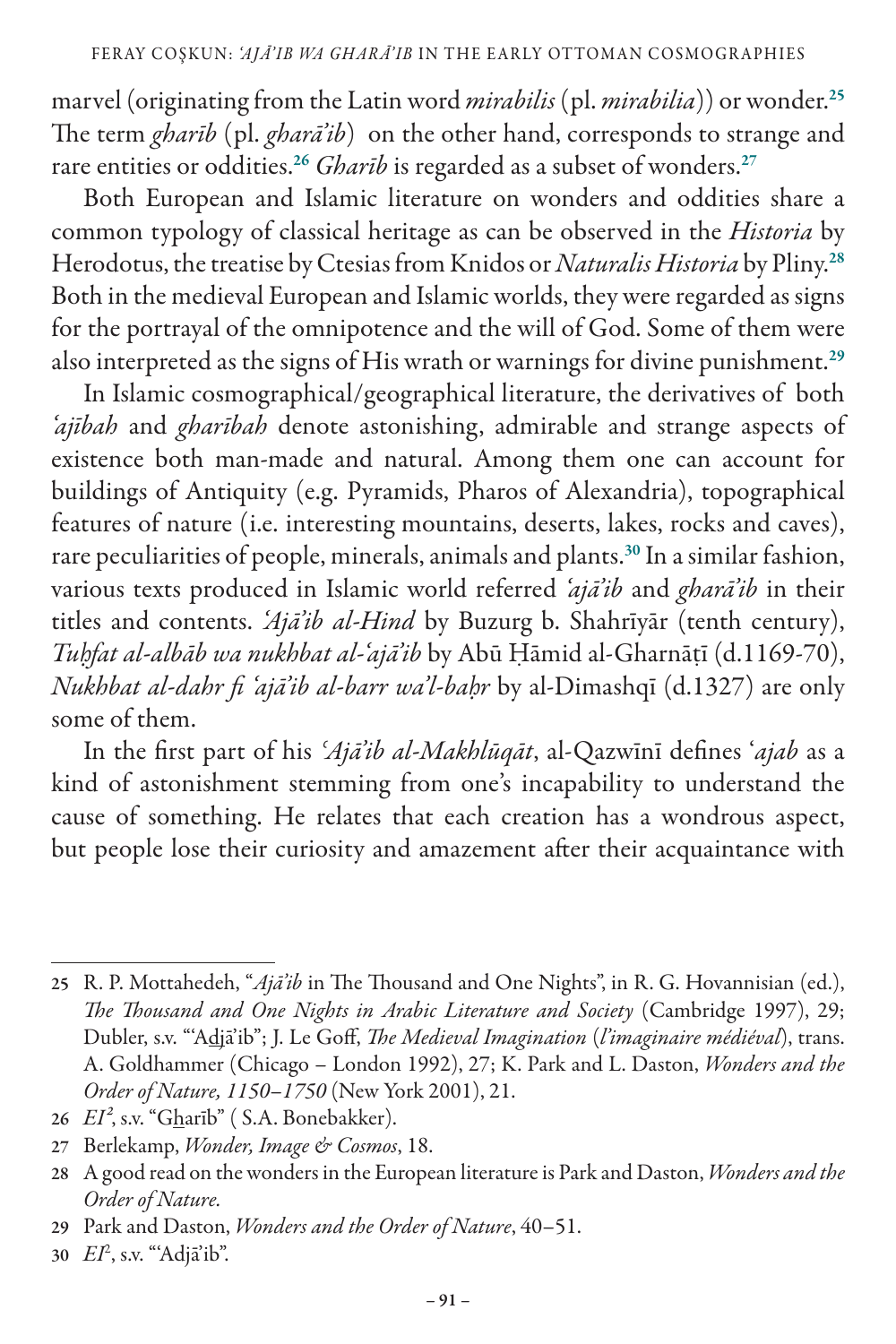objects or events, except in cases where they meet with the unfamiliar.<sup>31</sup> As regards *gharīb*, he defined it as a strange thing or incident that occasionally transpired either through the intervention of God or of eminent figures such as prophets, saints and sages to whom God granted such ability. Among *gharā'ib*, he provides accounts of miracles or spiritual effects of prophets, saints and sages, climatic and geological events (i.e. comets, eclipses, earthquakes), plants, animals and minerals with bizarre peculiarities and talismans.<sup>32</sup>

In the Qur'ān, *'ajībah* relates to the astonishment of both believers and unbelievers at the deeds of God, with which they are unfamiliar or human ignorance with regard to the scale of God's capability and might.<sup>33</sup> In other words, astonishment comes to the fore as a state of mind resulting from alarm at events beyond the realm of experience or predictive human knowledge.

In modern scholarly literature, those geographical and cosmological works referring to *'ajā'ib* and *gharā'ib* are categorized as a genre of "classical Islamic literature" so called genre of *'ajā'ib* or *'ajā'ib al-makhlūqāt*. <sup>34</sup> Syrinx von Hees has problematized this classification arguing that it reduced the meaning of '*ajā'ib* and *gharā'ib* to encompass only fantastic entities<sup>35</sup> and associated the so-called genre with the Islamic "decadence" of scientific activity which is considered to have commenced in the twelfth century.<sup>36</sup> As a challenge to this kind of conceptualization, she argued that both terms were in fact used mostly to denote real phenomena, rather than fantastic or fictional.<sup>37</sup> Moreover von Hees pointed out '*ajā'ib*'s incentive role to make further quests about diversity

<sup>31</sup> See the earliest extant copy in Bayerische Staatsbibliothek, Munich under BSB Cod. Arab cod. 464 (pdf page no. 9). Cf. Al-Qazwini, *Die Wunder des Himmels und der Erde*, 26.

<sup>32</sup> Bayerische Staatsbibliothek, Munich under BSB Cod. Arab cod. 464 (pdf page no. 17).

<sup>33</sup> See Qur'ānic verses 11:72–73; 37:12–14; 38:4; 50:2; 53:55.

<sup>34</sup> *EI*<sup>2</sup> , s.v. "'Adjā'ib"; T. Fahd, «Le merveilleux dans la faune, la flore et les minéraux», dans M. Arkoun (éd.), *L'étrange et le merveilleux dans l'Islam médiéval* (Paris 1978), p. 119; *Encyclopaedia Iranica,* s.v. "Aja'eb al-Makhluqat" (C.E. Bosworth).

<sup>35</sup> S. von Hees, "The Astonishing: A Critique and Re-reading of 'Ağā'ib Literature", *Middle Eastern Literatures*, 8:2 (2005), 101–120.

<sup>36</sup> Von Hess, "The Astonishing", 105.

<sup>37</sup> Von Hees showed that when the authors of those texts wanted to refer to something unbelievable or implausible, they use terms such as *khurāfa* (Ar. "superstition") or *dorūgh* (Per. "lie"). It is rarely that *'ajā'ib or gharā'ib* are used for unreal phenomena and that is mostly for rhetorical purposes. Ibid., "The Astonishing", 111. Travis Zadeh's article is also quite illuminating on this matter. See T. Zadeh, "The Wiles of Creation: Philosophy, Fiction and the 'Acā'ib Tradition", *Middle Eastern Literatures*, 13 (2010), 21–48.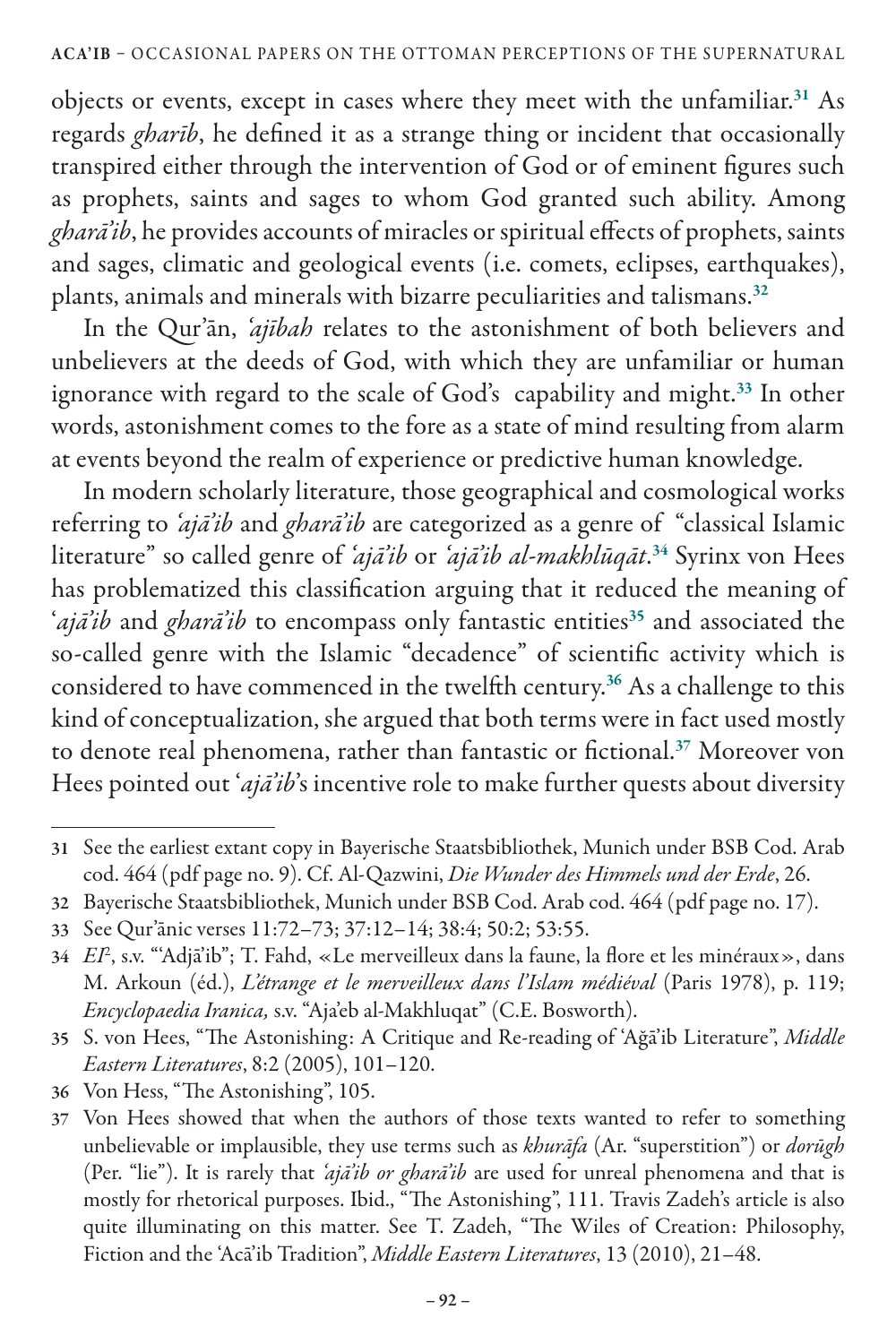of nature<sup>38</sup> and the cosmography of al-Qazwīnī is in fact an encyclopedia of natural history with a philosophical and scientific outlook.<sup>39</sup> Although not in line with von Hees' remarks on the "genre",<sup>40</sup> Berlekamp supported her argument that *'ajā'ib* and *gharā'ib* phenomena mostly correspond to what was considered to be "real" and thus not to be reduced to imaginary or fantastic. She furthermore underlined the fact it would be misleading to elaborate wonders through polarities (e.g. religious vs. scientific; fantastic vs. real).<sup>41</sup> This approach supports Sariyannis's remark that wonders in the Ottoman world were not imagined contrary to nature but conceived more like preternatural, i.e. obeying to natural laws as set by God but in ways unknown to the human intellect.<sup>42</sup> In his "Wonder in early modern Ottoman society", Ido Ben Ami with a reference to Barbara H. Rosenwein's notion of "emotional communities" remarked that Ottoman authors although living in different time periods, were using a common vocabulary for wonders because they were part of the same emotional community.<sup>43</sup> Scrutinizing the wondrous and strange world of

- 40 "But when it comes to whether or not there is any justification in speaking of a medieval Islamic *'ajā'ib* genre, it is crucially important to recognize that the criteria by which we now decide whether or not something is wondrous, are not the same as the criteria used by medieval Islamic authors." Berlekamp, *Wonder, Image & Cosmos*, 25.
- 41 "Today, we define wonder and wonders through post-Enlightenment polarities such as religious-scientific, fantastical-real, and legendary-historical. These polarities are basic to our thought, because they are also the polarities through which we define reality. But these polarities were not always used to define either wonder or reality, in the Islamic world or elsewhere. For this reason, the historical investigation of wonder and wonders in general has the potential to help us break through the historicity of our own concepts of reality. And indeed, even though this may sound like an elusive goal, this is one of the pressing problems that scholars of culture face today. Having rejected single, positivist history based on a modern, empiricist concept of reality, scholars of culture now face a new problem. We need to define historically specific alternatives to the old model in constructive rather than in deconstructive terms." Berlekamp, *Wonder, Image & Cosmos*, 8.
- 42 Sariyannis, "Ajā'ib ve gharā'ib", 442–467.
- 43 I. Ben-Ami, "Wonder in early modern Ottoman society", *History Compass*, 17:7 (2019),  $1 - 12$ .

<sup>38</sup> Von Hees, "The Astonishing", 105-106.

<sup>39</sup> Idem, *Enzyklopädie als Spiegel des Weltbildes: Qazwīnīs Wunder der Schöpfung – eine Naturkunde des 13. Jahrhunderts* (Wiesbaden 2002); idem, "Al-Qazwīnī's 'Ajā'ib almakhlūqāt: An Encyclopaedia of Natural History?", in G. Endress (ed.), *Organizing Knowledge: Encyclopaedic Activities in the Pre-Eighteenth Century Islamic World* (Leiden – Boston 2006), 171–186.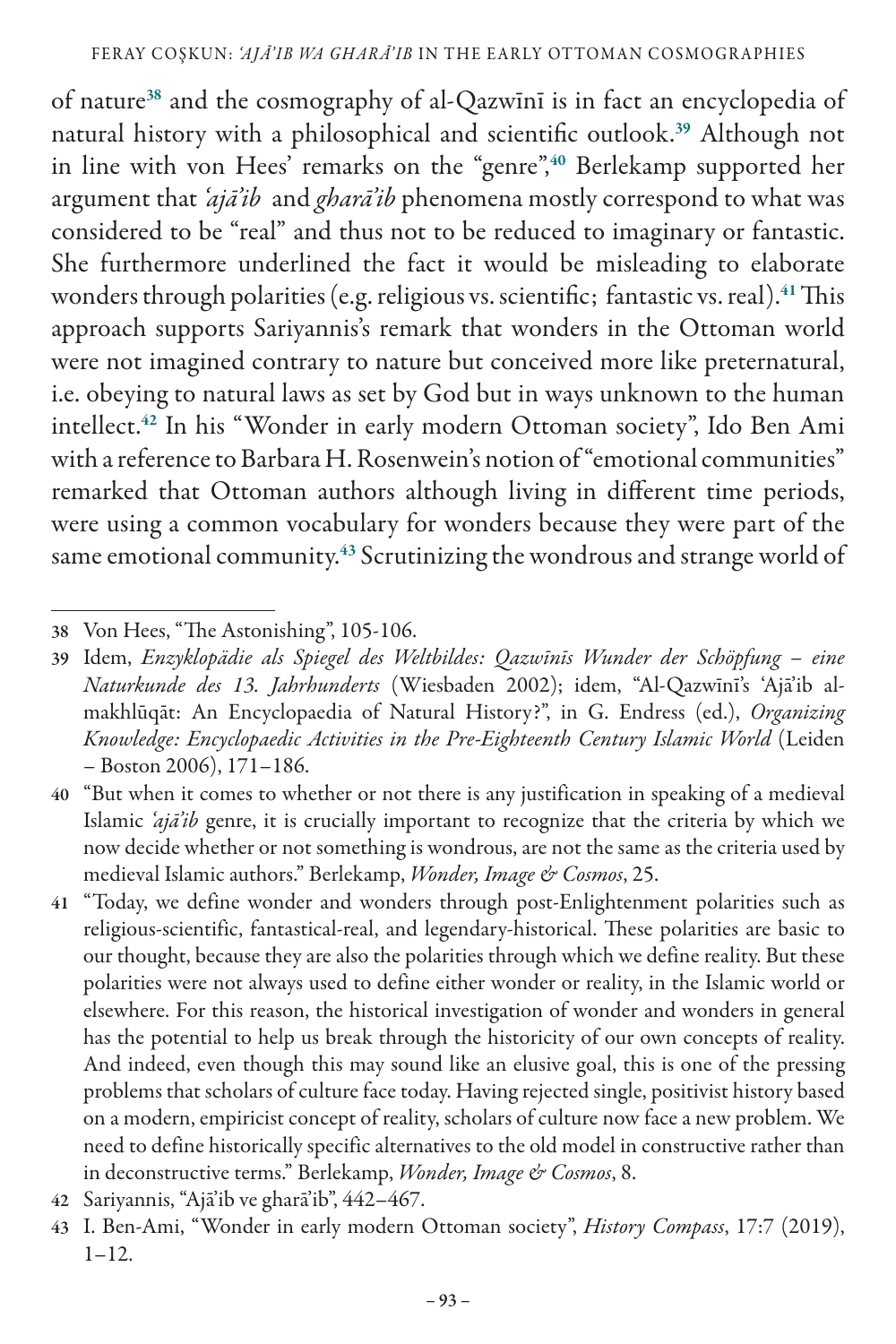Evliya Çelebi, Yeliz Ö. Diniz analyzed how Evliyā's famous travelogue reflected the "episteme" of the seventeenth century Ottoman world. While she dwelled on Evliya's various skills of story-telling, she aptly expresses how his '*ajā'ib* and *gharā'ib* pertain to astonishment felt at the face of admiring situations and events of reality.<sup>44</sup> Her analysis is successful in elaborating how even in a single work, it is difficult to determine the meaning and scope of '*ajā'ib* and *gharā'ib* and there is much work to be done in this direction. Keeping this fact in mind, what do Ottoman examples tell us about the '*ajā'ib* phenomena? If we take the first Ottoman cosmographies (whether abridged/ free or full translations /adaptations or synthetical work) into account, what can we infer from them concerning what was '*ajīb* and *gharīb* for Ottoman audience? Below are my preliminary remarks for the early examples of Ottoman cosmography/ geographical literature.

## *'Ajā'ib* and *gharā'ib* in the early examples of Ottoman geographical literature

One comes across various Ottoman manuscripts having '*ajā'ib* and *gharā'ib*  in their titles. Among them are the works of exegesis,  $45$  history,  $46$  mysticism,  $47$ and literature.<sup>48</sup> Yet, more than others, Arabic/Persian copies and Turkish translations of the cosmographies of at-Ṭūsī, al-Qazwīnī and Ibn al-Wardī are substantial. What can we say for the motivations of the Ottoman authors/ translators to learn about '*ajā'ib* and *gharā'ib* of the world? Passages in the aforementioned Turkish examples provide some hints.

 In Rükne'd-dīn Aḥmed's *'Acā'ibü'l-Maḫluḳāt*, it is expressed that all wonders of existence were compiled so whoever read or hear about them would contemplate (*tafakkur*) about God and revere (*taʿẓīm*) Him. Contemplation

<sup>44</sup> "…Evliyâ Çelebi'nin 'acayip' and 'garip' terimlerini kullanmasının sebebi 'olağanüstülük' karşısındaki 'şaşkınlık' etkisini yaratmak değil, tam aksine gerçeklik düzlemindeki 'hayranlık duyulacak' durumlar ya da olaylar karşısında duyulan 'şaşkınlık' etkisini yaratmaktır." Y. Özay Diniz, *Evliya Çelebi'nin Acayip ve Garip Dünyası* (Istanbul 2017), 27.

<sup>45</sup> Tāj al- Ḳurrā*ʾ* Maḥmud b. Ḥamza al-Kirmānī, *ʿAjāʾib al-Garāʾib fī Tafsīri'l-Ḳurʾān*.

<sup>46</sup> Shihāb ad-dīn Aḥmad b. Muḥammad al-Ḥalebī ibn Arab-shāh, *ʿAjāʾib al-Maḳdūr fī Navāib-i Tīmur*. This work dwells on the reign of Tamerlane and the rivalry between his successors.

<sup>47</sup> Muḥammad ʿAbdullāh al-Kisāī, *ʿAjāʾib al-Malakūt.*

<sup>48</sup> Aḥmad b. Hamdam, Suhaylī, *ʿAjāʾib al-Maāsir wa Garāʾib an-Navādir.*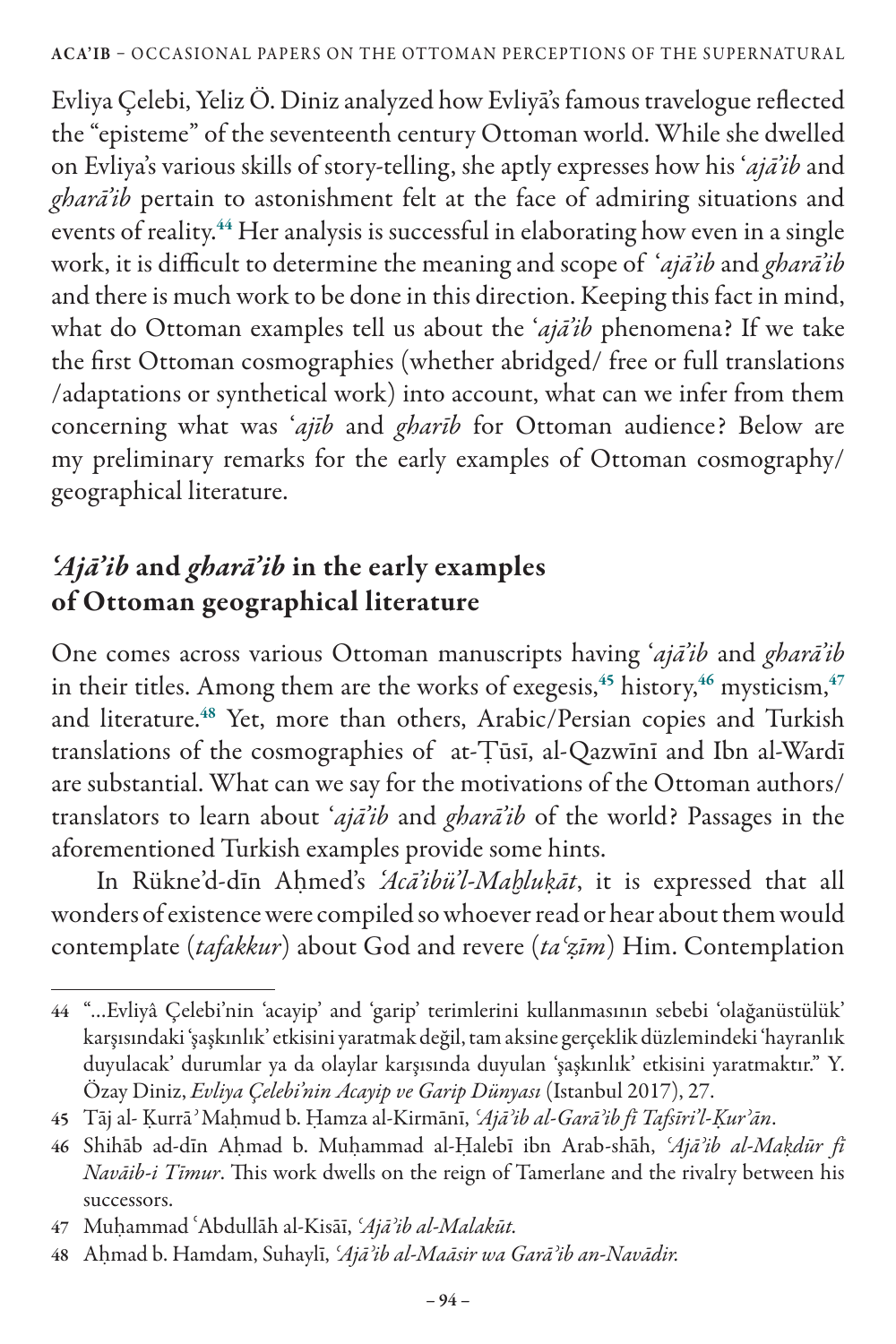about God's creation is even defined as a more pious act than one's praying to Allah.<sup>49</sup> Fear of God is also intended to be invoked in readers' hearts<sup>50</sup> and people are advised to have faith (*iʿtiḳād*) in the existence of '*ajā'ib* since Allāh is omnipotent and he do as he wishes.<sup>51</sup> The text suggests that '*ajā'ib* is beyond human comprehension.<sup>52</sup> If one were to examine for oneself, one would see a thousand kinds of '*ajā'ib,* so the unity and might of God would be self-evident.<sup>53</sup> Both *Dürr-i Meknūn*<sup>54</sup> and Mahmūd b. Ahmed's translation convey similar remarks.<sup>55</sup> Below are my observations concerning the form and content of the first examples of (so-called) '*Ajā'ib al-Makhlūqat* genre in Turkish.

#### a) Form

The Ottoman texts in question are full of plural forms of '*ajībah* and *gharībah*: So, '*acā'ib*, '*acā'ibāt*/'*acā'ibler* (double plural) or *garā'ib* in Turkish*.* A very common phrase all along the texts is "… '*acā'ibindendir*" , one of its '*ajā'ib* (similar to "*min al-'ajā'ib"* in Arabic). In some works, tales of wondrous and strange phenomena are recounted in the form of subsections titled '*ucūbe*, *hikāyet-i garībe* and *hikāyet-i 'acībe*. <sup>56</sup> The term *'acā'ibraḳ* is also used for more astonishing objects or situations. For example, in *Acā'ibü'l-Maḫlūḳāt* of

<sup>49</sup> Rükne'd-dīn, *'Acā'ibü'l-Maḫlūḳāt*, Ali Emiri T.897, fols. 3b, 5a, 8b.

<sup>50</sup> "Denizün 'acā'ibleri çokdur, vaṣfa gelmez biz dahī bu denizleri şundan ötürü yazduk ki Ḥaḳ Teʿāla'nun 'aẓameti ve celāli korkusı anun gönlinde ziyāde ola." Ibid., fols. 56b-57a.

<sup>51</sup> Idem, *'Acā'ibü'l-Maḫlūḳāt*, Ali Emiri T.897, fol. 13b. Along the text, one might find our similar remarks in this direction: "Allahu Te'āla'nun ḳudretinden 'acīb degüldür" or "Ḥaḳ Teʿāla'nın ḳudreṭine 'acīb değildir…". Ibid., fols 28a–b.

<sup>52</sup> Ibid., fol. 220a.

<sup>53</sup> "Kendi özine na*ẓ*ar itsün ta hezār dürlü 'acā'ibler göre. Allāhu Teʿāla'nun birligini ve 'aẓametini bile." Ibid., fol. 83b.

<sup>54</sup> "Pes yaratdı 'arşı ve kürsi ve gökleri ve yirleri ve bunlaruñ içinde olan 'acāyibi ve feriştehleri ve uçmaġı ve ṭamuyı ve yirdeki 'acāyibi ve deñizleri ve rubʿ-ı meskūnı ve ṭagları ve aḳarṣuları ve şecerātı ve emlāki ve cinni ve insi tā kim ẖālıḳuñ ḳudretin ve 'a*ẓ*ametin bileler, zikr ideler, aña 'ibādet ideler." *Dürr-i Meknūn*, Demirtaş (ed.), 89. For the quotations from this edition, henceforth *DM*.

<sup>55</sup> "Allāh'ın kendi ṣan'at-ı 'acībesine ve ḳudret-i garībesine tefekkür eyleyüb 'ibret almakda bize ve size tevfīḳ eylesin", meaning "May God make us successful to reflect on His wondrous art and unique might and draw lessons from them". Maḥmūd b. Aḥmed, *Terceme-i Ḫarīdetü'l- 'Acā'ib*, Nuruosmaniye 2999, fol. 143b.

<sup>56</sup> This is especially apparent in *'Acā'ibü'l-Maḫlūḳāt* of Rükne'd-dīn Aḥmed.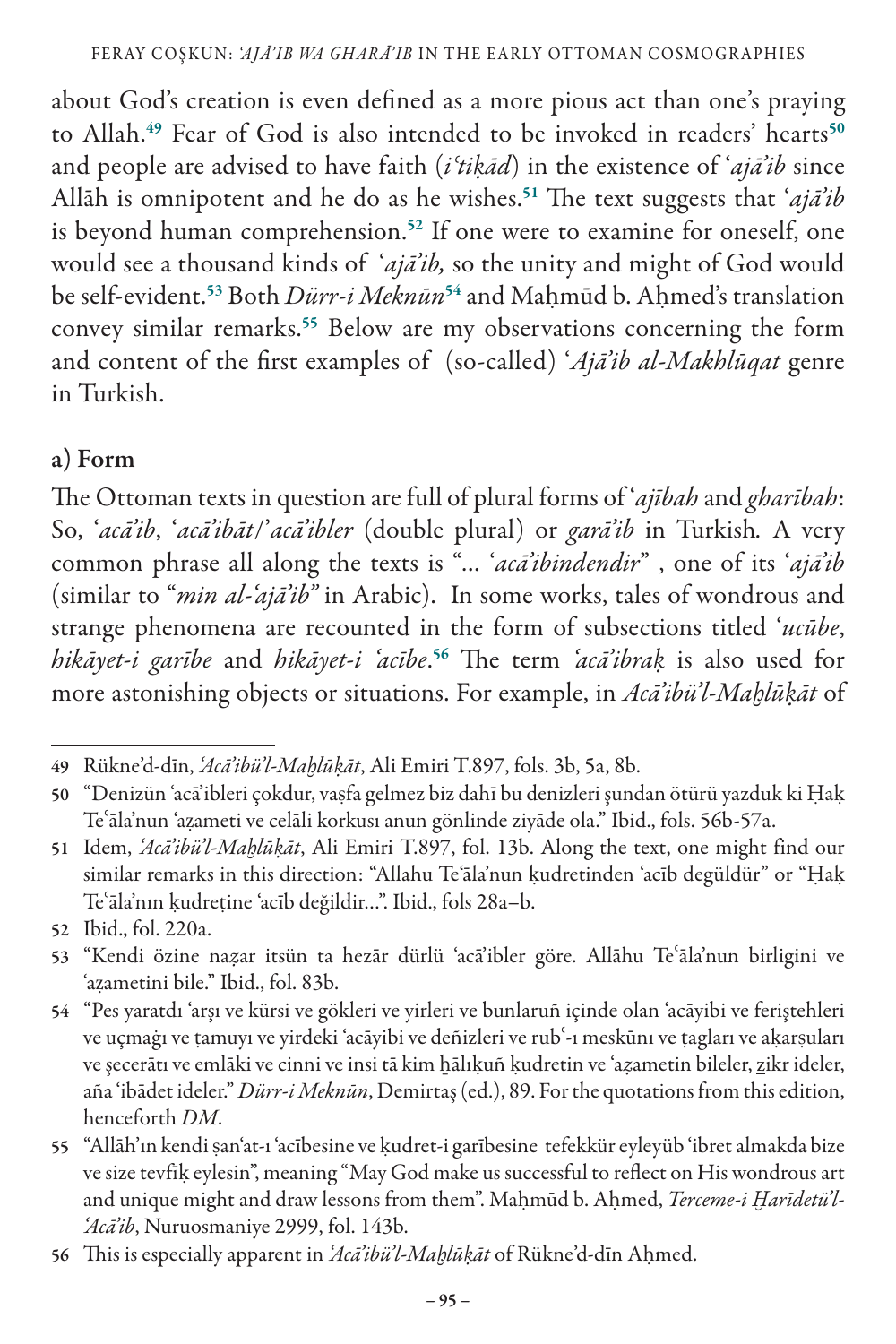Rükne'd-dīn Aḥmed, the Moon and the Sun are depicted as more wondrous than other things and since people got used to see them all the time, they became unwary of their wondrous nature.<sup>57</sup>

## 1. Use of '*ajā'ib* and *gharā'ib* in pairs:

It is striking that *'ajā'ib* and *gharā'ib* are sometimes employed in the same phrase as pairs, mostly likely to bestow a sense of ryhme. For example, while discussing his sources, 'Alī b. 'Abdu'r-raḥmān claims that he compiled his '*Acā'ibü'l-Maḫluḳāt* from strange news and sections on wondrous (*ḫaberlerün garā'ibinden, faṣılların 'acā'ibinden…*).<sup>58</sup>

The use of *'ajā'ib* and *gharā'ib* in conjunction seems to be especially prominent in the description of ancient cities. Here are some examples:

- '*acā'ib'den ve garā'ibden binālar* (for ancient buildings)
- *teṣāvir-i garībe*, *temāsil-i* '*acībe* (for ancient pictures, images or statues)
- *'acā'ib-i dehr, garā'ib-i 'aṣr* (for the antiquity)
- *āsār-ı 'acībe ṣanāʿi-i garībe* (for mostly for buildings in ancient cities)
- *heyākil-i 'acībe ve teṣāvir-i garībe* (for ancient statues or images, depictions)
- *āsār-ı 'acībe ve garībeler* (for the remains of ancient cities)
- *āsār-ı garā'ibler ve teṣāvīr-i 'acā'ibler* (for ancient buildings or depictions)

# 2. Company of eulogical phrases:

Occasionally astonishing, admirable and terrifying aspects of existence qualified as wondrous or strange are accompanied by phrases praising God such as "*Allāhu Akbar*", "*fa-subḥān-allāh al-Ḳādir al-Khallāḳ"*, *"Wa'llāhu 'alam"*, "*Allāh'ın dediği olur*" or by the Qur'ānic verses about the utmost capacity of God. They seem to be integrated into the text to denote how '*ajā'ib* and *gharā'ib* are illustrative of God's omnipotence.

<sup>57</sup> "Bilmek gerek ki aydan ve güneşden 'acā'ibraḳ 'ālemde nesne yokdur, ammā ādemī anları dāim görmegisin 'acā'ibliğinden gāfil olur." Rükne'd-dīn Aḥmed, *'Acā'ibü'l-Maḫlūḳāt*, Ali Emiri T.897, fol. 30b.

<sup>58</sup> 'Alī b. 'Abdu'r-raḥmān, *'Acā'ibü'l-Maḫlūḳāt*, fol. 2a.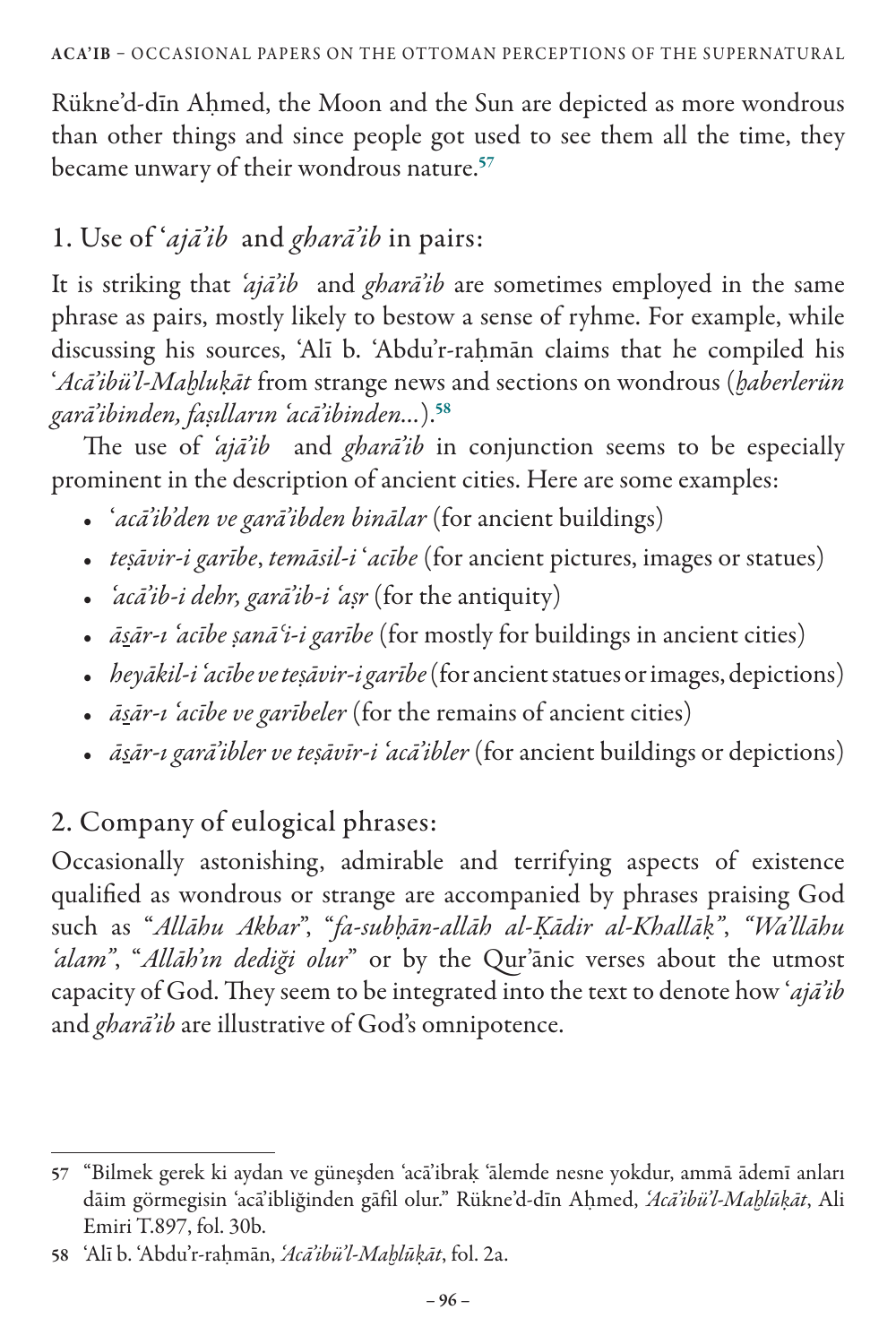#### b) Meaning

There is no fixed use of '*ajīb* and *gharīb* in the Ottoman examples of cosmographical/geographical content. Both terms are used interchangebly for wondrous, miraculous, rare and strange. In other words, their usage is not strictly drawn, rather its scope is inclusive of one another. For example, *gharīb* does not necessarily mean something that occurs through the intervention of a divine power or influence (in al-Qazwīnī's words) but it can also be a man-made or natural wonder or simply an astonishing or interesting thing that deserves admiration. It is frequently coupled with *ṣan'at* (artisanship). For example, the term *ṣanʿat-ı garībe* is used for a special textile production; or animals like elephants and giraffes in China were also defined as *gharīb*. Here are dichotomic categories to keep in mind while we think about the phenomena.

close/central/local/ vs. far/periphery/fringe/liminal/frontier familiar/known/civilized vs. unfamiliar/exotic/ barbarous/uncivilized/foreign comprehensible vs. incomprehensible/hidden/secret

One could also play with these categories to determine how they work for descriptions of wonder in the Ottoman texts, e.g. close vs. exotic; comprehensible vs. unfamiliar. So, it is best not to define them strictly in contrast to each other.

#### 1. Inaccessibility, beyond human reach:

Since the whole cosmos is perceived as the reflection of God's omnipotence and wisdom, wondrous aspects of His creation are noted in every realm of existence: The heavens and the earth; close and distant geographies; visible or invisible; accessible or inaccesible. Some wondrous and strange things are described to be beyond human reach (e.g. the heavenly realms, Mt. Qāf and Water of Life).

It might be surprising but in the descriptions of the heavens, with their gigantic cosmic entities such as the Throne of God (*al-*'*arsh*), the Tablet (*allawḥ*), the Footstool (*al*-*kursī*), there is less use of *ajā'ib* and *gharā'ib* than in those describing earthly entities. Although they are much grandeur in appearence and more "extraordinary", one would not observe very explicit usage of '*ajīb* and *gharīb* in their descriptions. This does not mean that they are not astonishing or admiring. Surely they are. But they are not especially characterized with the derivaties of '*ajībah* and *gharībah*. But the case of Paradise seems to be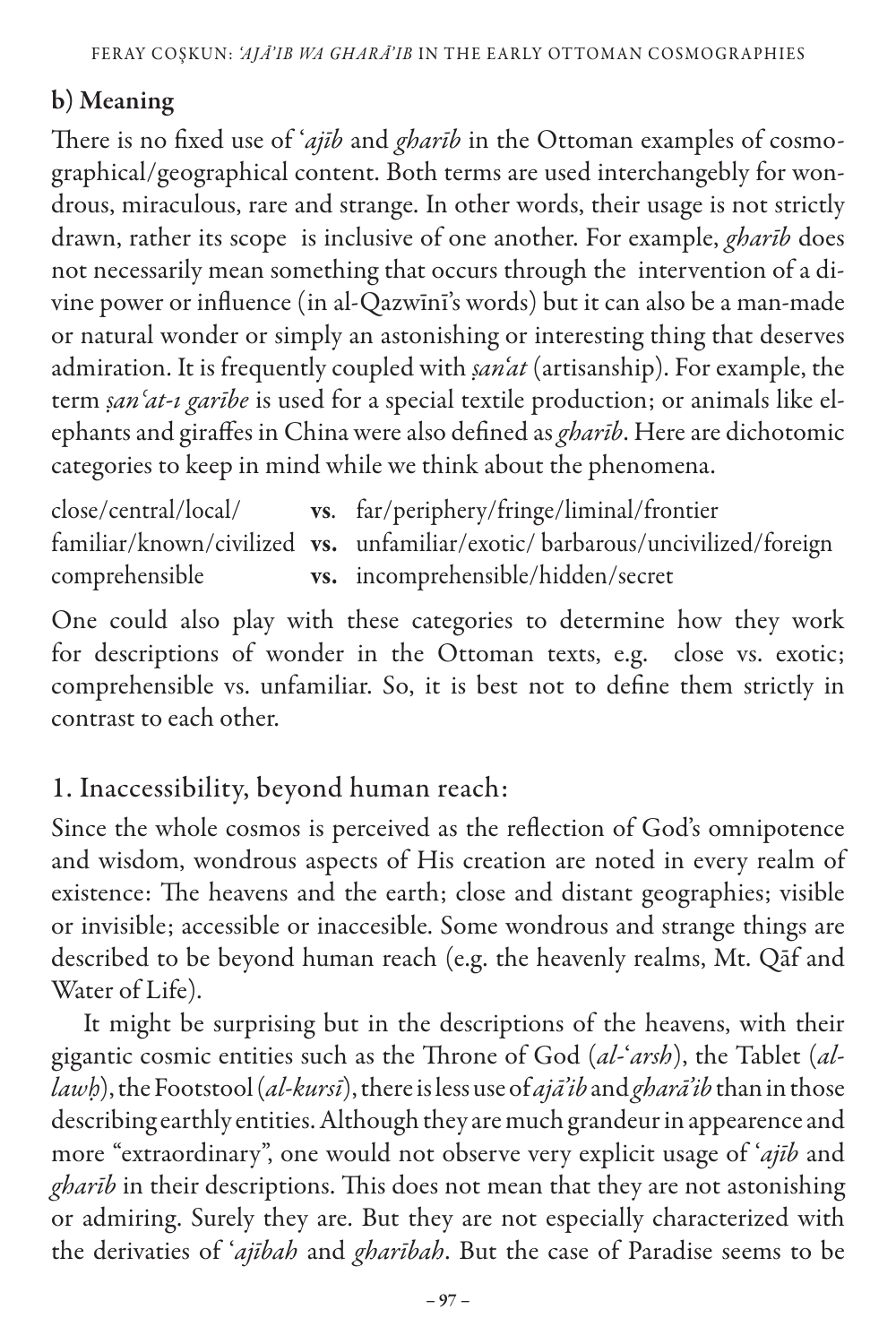different. It is noted for its wondrous mountains, trees, rivers and palaces.<sup>59</sup> Among them are a wine that flows in the direction of people's movement<sup>60</sup>or a kind of wine called *tesnīm* that refills itself by its own nature.<sup>61</sup> The Sun and Moon are also counted amongst the '*ajā'ib*, with specially stress placed on the function of the Sun for nature and human survival.<sup>62</sup>

Only some legendary/mythical/religious figures such as Jesus, Khiḍr, Alexander, and Muḥammad (mostly in reference to his *miʿrāj*, ascension to Heavens) set foot in the realms beyond ordinary human reach. They are treated as the "constant travelers" who witnessed the wonders of the universe.<sup>63</sup> The '*ajā'ib* of inaccessible realms are verified through their experiences. In other words, the veracity of wonders is authenticated via their observations or experiences. This provides the impression that only extraordinary figures are privy to extraordinary phenomena. And perhaps implicit within this is the relevance of the composition of "wonder-books." Because they talk about things that not everyone can easily gain access to. For example, in the *Dürr-i Meknūn*, Alexander encounters the angel (*ferişte*) who is the custodian of the legendary Mt. Qāf, the greatest of all mountains which surrounds the Encircling Ocean and the inhabited world (*rubʿ-ı meskūn*). As a globe-trotter, Alexander asks the angel about her duties. As the angel begins narrating, the reader learns how earthquakes occur. The angel declares that the roots of all mountains are connected to Mt. Qāf and under its control. Whenever God desires for an earthquake to occur in a specific region, the mountain pulls the root connected to that area and the earthquake rattles that specific location.<sup>64</sup>

<sup>59</sup> *DM*, 139.

<sup>60</sup> *DM*, 98.

<sup>61</sup> "Anuñ 'acāyibi bu kim bir ḳadeḥ içseñ boş olduḳda havādan cezb ider yine ṭopṭolu olur." *DM*, 101. This reminds one the Qur'ānic verse referring to *Tasnīm* as a spring in the Paradise drunken by those close to God. See 83: 27–28.

<sup>62</sup> "Göklerüñ 'acāyibinden biri bu güneşdür ki 'āleme żiyā virür. Ṣoñra nebātāta ve fevākihe terbiyyet viren bu güneşdür. Allāhu taʿālānuñ emriyile yirden ṣuyı cezb ider, yaġmurlar yaġdurur. Allāhu taʿālā aña bu ḥāṣıyyeti virmişdür." *DM*, 105.

<sup>63</sup> Rükne'd-dīn Aḥmed, *'Acā'ibü'l-Maḫlūḳāt*, Ali Emiri T. 897, fol. 4a; *DM*, 150.

<sup>64</sup> *DM*, 130, 135.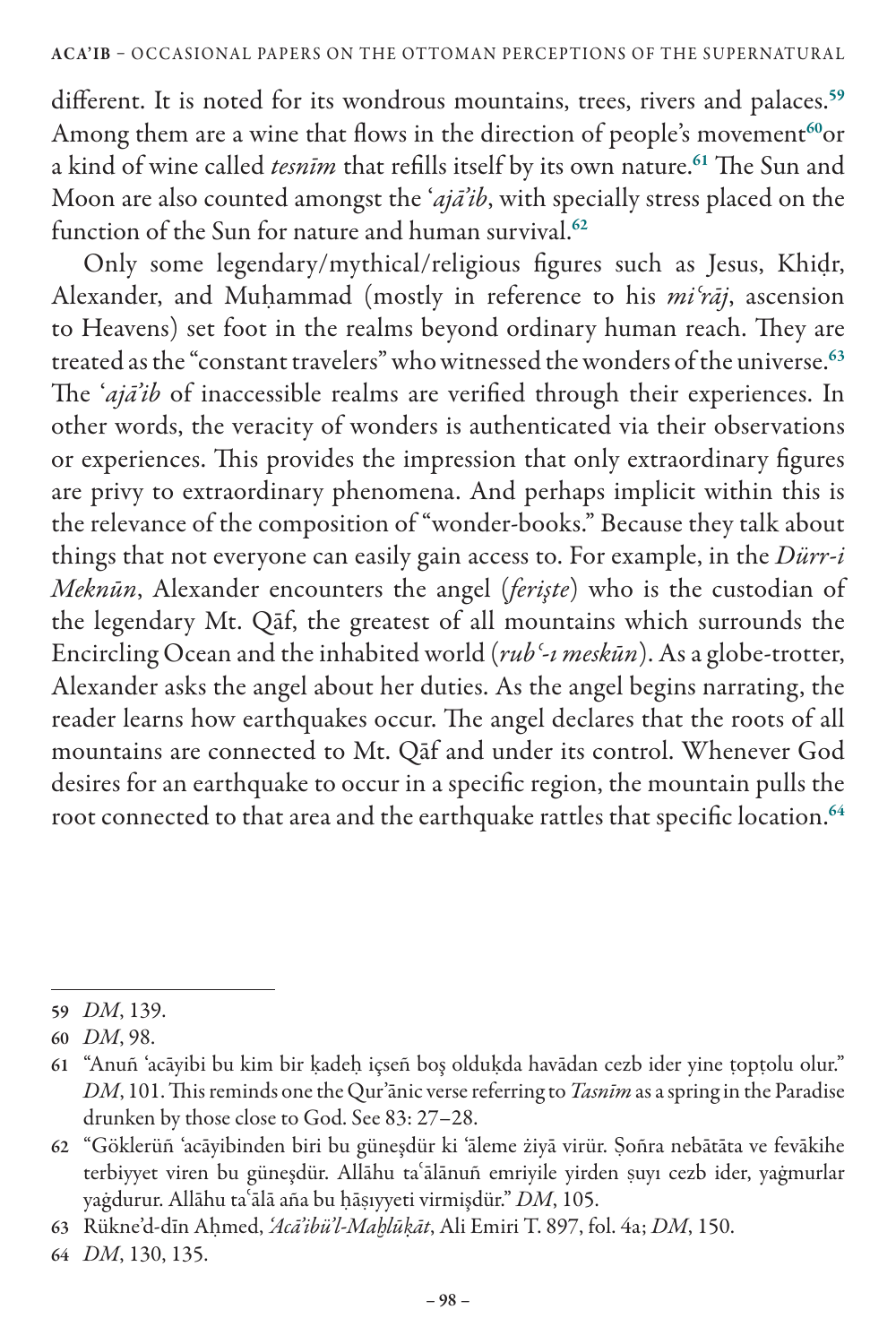## 2. Wonders of the earth

As regards the earth, various aspects of its flora, fauna and inhabitants are also characterized among *'ajā'ib* and *gharā'ib*. For example, China is noted to be a place of wonders with its cities filled with strange animals such as elephants, giraffes and rhinoceros.<sup>65</sup> In the entry for Umman, when a snake called *sekrān* is caught and made captive it becomes invisible and no one knows where it disappears.<sup>66</sup> An interesting apple, half sweet, half sour is attributed to Istakhr in Iran*.* <sup>67</sup> In one of the copies of Aḥmed-i Bīcān's abridged translation, one comes across with a marginal note. It is an example how contemporary readers might contribute to the collection of '*ajā'ib* from their own milieu. The main text, having discussed the springs in Jurjan, makes mention of a fountain known as the Waters of Starling (Tr. Sığırcık) between Isfahan and Shiraz. It is said that starlings like the water there and wherever one spills water, starlings arrive and feed on any locusts in the vicinity. The marginal note, (handwriting different than the scribe) claims that Kastamonu also collected some water from there and brought it to his hometown of İskilib (*kātibü'l-ḥurūf*). According to the note, in this town, starlings flew to the water to drink it and when they stayed in the town, the locusts disappeared.<sup>68</sup>

#### 3. The self and the other in the faraway and exotic

Wonders are everywhere. Yet, the most wondrous and strange entities seem to be found on the islands of the Encircling Ocean (*Baḥr-ı Muḥīṭ cezīreleri*). The entities found here consist of hybrid creatures, djinns, demons and plants, animals and minerals with bizarre peculiarities. For example, a specific fish,

<sup>65</sup> Alī b. 'Abdu'r-raḥmān, *'Acā'ibü'l-Maḫlūḳāt*, fol. 103a.

<sup>66</sup> "Ve ānda ['Ummān] bir nevʿ yılān olur sekrān dirler. Lākin ziyān itmez eğer bu yılānı bir bardağa ve yāhūd bir gayri zarfa koyub dahī azgın muhkem bağlasalar ve bu zarfı dahī bir āhar kaba koysalar ol vilāyetten çıktıkları gibi bu yılān ol kāb içinden nā-bedīd olur. Kande gitdüğün kimse bilmez ve bu hikmet gāyet 'acā'ibdendir." Maḥmūd b. Ḫatib, *Terceme-i Ḫarīdetü'l-'Acā'ib*, Esad Efendi 2051, fols. 51a–51b.

<sup>67</sup> "… ve İṣṭaḫr'da bir dürlü elma var ki dünyānun 'acā'ibindendür. Bir yanı ekşi olur begāyet ve bir yanı tatludur." 'Alī b. 'Abdu'r-raḥmān,'*Acā'ibü'l-Maḫlūḳāt*, fol. 84b.

<sup>68</sup> "Vilāyet-i Rūm'da Kastamonu sancağına tabi Ers (?) nahiyesinde dahı vardır. Sığırcık suyu Kātibü'l-Hurūf kendü mevlid olan İskilib'e getürdiler. Sığırcıklar geldüler çekirgeleri def ettiler, gördük deyü rivāyet eder. Zikrolunan suyu Iskilib'de Cami'-i Kebir'e asmışlardır. Hala durur." Aḥmed-i Bīcān, *Terceme-i 'Acā'ibü'l-Maḫlūḳāt*, Hacı Beşir Ağa 656, fol. 6a.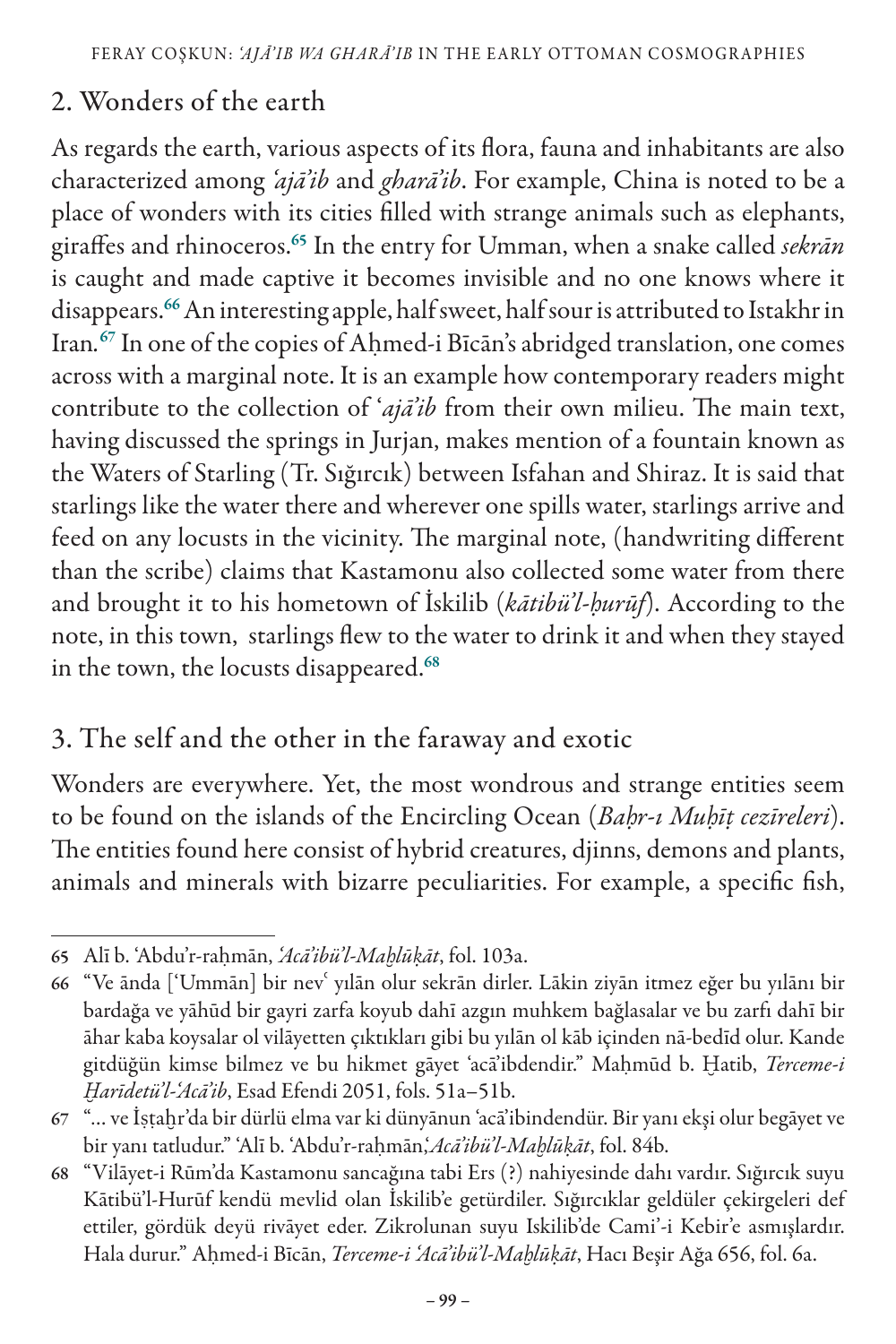namely *saḳanḳur* is reported to have rejuvenating effect over those touch it.<sup>69</sup> A wondrous rabbit-like animal ('*acīb cānevār*) yellow in colour with a dark horn is also mentioned as a scary animal making all predators and wild animals run away. It appears as one of the wondrous presents and strange rarities (*hedāyā-yı 'acībe ve tuhfe-i garībe*) given to Alexander by the people of the island Müstekīn (?) when he saved them from a dragon.<sup>70</sup>

In addition, their inhabitants are also characterized by strange forms, in some cases they are hybrids (e.g. cynocephali, boneless and slip-footed nations and flying people) or have undesirable features such as being savage, aggressive, nude, cannibal, licentious, irreligious and non-compliant.The description of the isles in the *Dürr-i Meknūn* deserves special consideration because it reveals a lot about the various island communities who were ignorant to the ideas of the oneness of God, chastity, mourning, respect for one's relatives and the elderly.<sup>71</sup> In the translation of Mahmūd b. Ahmed, the Island of Zanj is said to be inhabited by people who fly like birds from one tree to another,<sup>72</sup> the Island of Caye by people whose faces are on their chests,<sup>73</sup> the Island of Saksar by dog-headed and slip-footed creatures.<sup>74</sup> In the *Dürr-i Meknūn*, the beautiful women of Zatü'l-Iṭlāḳ, a city close to India are portrayed as being liberated enough to be able to approach foreign men without any problems from their own men who are described as ugly.75 On the Island of Women (*Cezīretü'nnisā*) women become pregnant either by the wind or by eating the fruit of a certain tree. This description is followed by an incantation: "I seek shelter in God, the way of the birth and the intercourse is marvelous and how it is done is strange.<sup>76</sup>" and two Quranic verses (22:6 and 22:70) on the omnipotence of God.<sup>77</sup> Such descriptions in the far-off places can tell about the imagining of

<sup>69</sup> *DM*, 182.

<sup>70</sup> Maḥmūd b. Aḥmed, *Terceme-i Ḫarīdetü'l-'Acā'ib*, Esad Efendi 2051, fols 79a–79b.

<sup>71</sup> See especially *DM*, 142-144.

<sup>72</sup> "… anun ḫalḳı ağaçdan ağaca ḳuş gibi uçarlar, bu 'aceb-i ḥikmet ve sırr-ı ḳudretdir." Maḥmūd b. Aḥmed, *Terceme-i Ḫarīdetü'l-'Acā'ib*, Bratislava copy 429, fol. 128v.

<sup>73</sup> Ibid., fol. 145r.

<sup>74</sup> Ibid., fols. 171r.–174r.

<sup>75</sup> *DM*, 150.

<sup>76</sup> "Fe-subḥān-allāhu'l-'aẓīm zukūr-ile muḳārenet olmadın tevālüd ve tenāsül olduğu emr-i 'acīb ve fiʿl-i garībdir." Maḥmūd b. Aḥmed, *Terceme-i Ḫarīdetü'l-'Acā'ib*, Esad Efendi 2051, fols. 74a–74b.

<sup>77</sup> Ibid.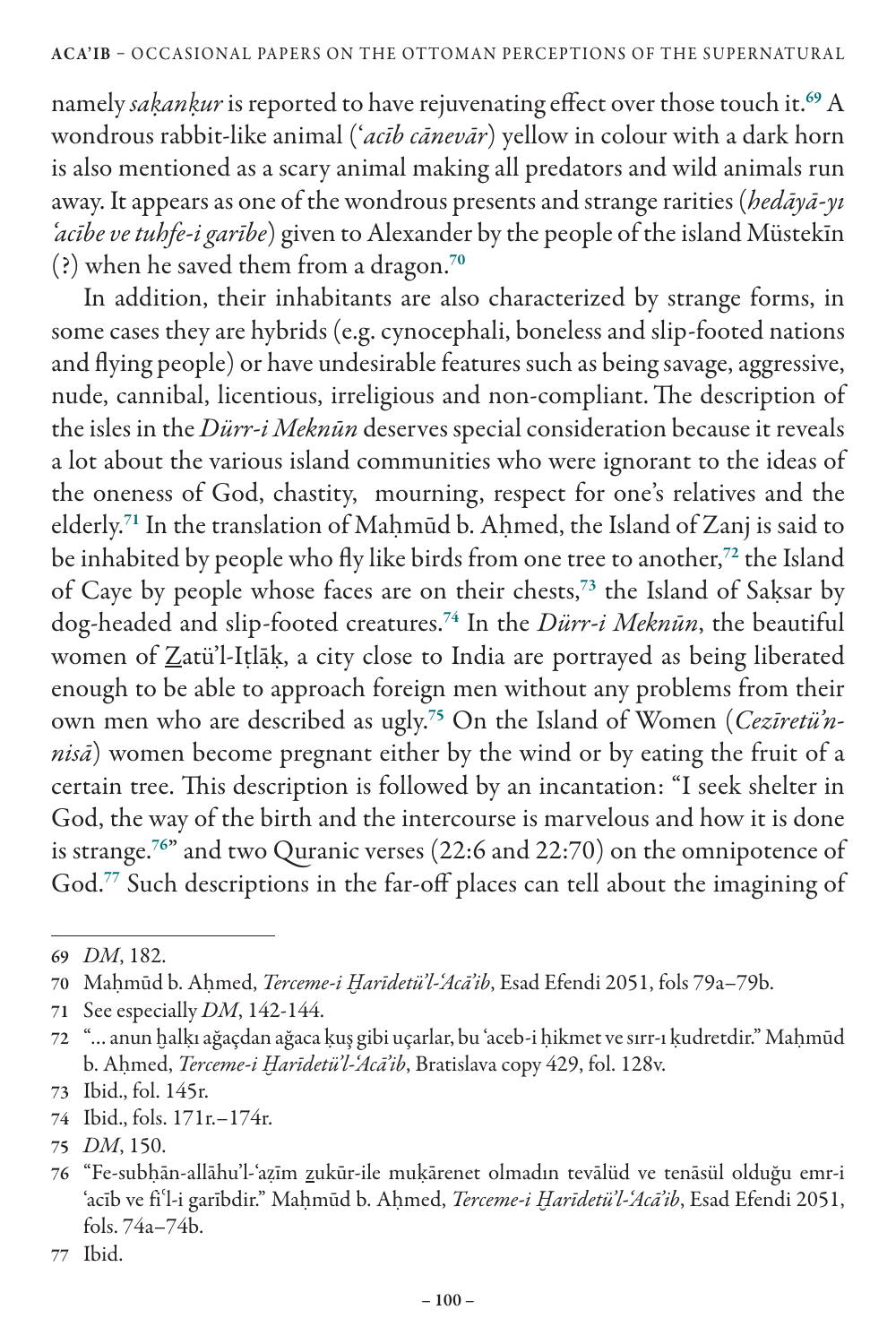the self and others. When astonishment is invoked for bizarre traits of others, the audience might be expected to be grateful for its own conditions, i.e. living in Islamdom, not being part of those communities who had extraordinary customs, and conditions. But on the other hand, one might also feel a kind of "envy" or "desire" for certain wonders such as the wondrous rejuvenating effect of *saḳanḳur* or beautiful islander women who are easily able to engage in intercourse with strangers.

## 4. Capacity of the bygone civilizations

The bygone prosperity of ancient civilizations, especially the ornamented and elaborate buildings of antiquity, (i.e. towers, temples, bridges or statues) are also counted among the wonders and oddities. These are mostly man-made rather than natural wonders. Egypt, Babylon, Constantinople,<sup>78</sup> Alexandria<sup>79</sup> are especially noted with regard to their ancient monuments and talismans. For example, the Pyramids are described as mysterious artifacts filled with wonders and oddities such as carved models of the stars that show all things that happened in the past and will happen in the future; or stone coffins on which prophecies of fortune tellers are imprinted.<sup>80</sup> One of the most striking wonders is the tower (*mināre*) of Alexandria, the portion of which was covered by one thousand and one mirrors (*āyine-i cihān-nümā*) that could burn enemy ships through its reflection of sunlight.<sup>81</sup> In the *Dürr-i Meknūn*, this tower appears in Constantinople.<sup>82</sup>

The *Dürr-i Meknūn* referred to the Temple of Solomon (*Bayt al-Maqdis*) as the most wondrous place of worship, a perfect temple in every respect. In a biblical story featuring David and Solomon, the temple is presented as

<sup>78</sup> As the capital of Byzantine Empire, the city is mentioned with regard to its protective talismans, columns, hippodrome, the imperial palace and Hagia Sophia. Cf. Rükne'd-dīn Aḥmed, Ali Emiri T. 897, fol. 126b; cf. 'Alī b. 'Abdu'r-raḥmān, '*Acā'ibü'l-Maḫlūḳāt*, fols. 137b–138b; *DM*, 154.

<sup>79</sup> Alexandria for example is noted for its grid plan. "…*Ve bu şehrün evleri ve bāzārları 'acā'ib hendeseyle yapmışdur İskender riḳʿa-ı saṭranc miṣāl üzerine..*" Rükne'd-dīn Aḥmed, *'Acā'ibü'l-Maḫlūḳāt*, Ali Emiri T. 897, fol. 63b.

<sup>80</sup> Maḥmūd b. Aḥmed, *Terceme-i Ḫarīdetü'l-'Acā'ib*, Nuruosmaniye 2999, fols 24b–25a.

<sup>81</sup> Ibid., fol. 20b.

<sup>82</sup> *DM*, 154. For Yerasimos's remarks on this point see S. Yerasimos, *Légendes d'Empire: La fondation de Constantinople et de Sainte-Sophie dans les traditions turques* (Paris 1990).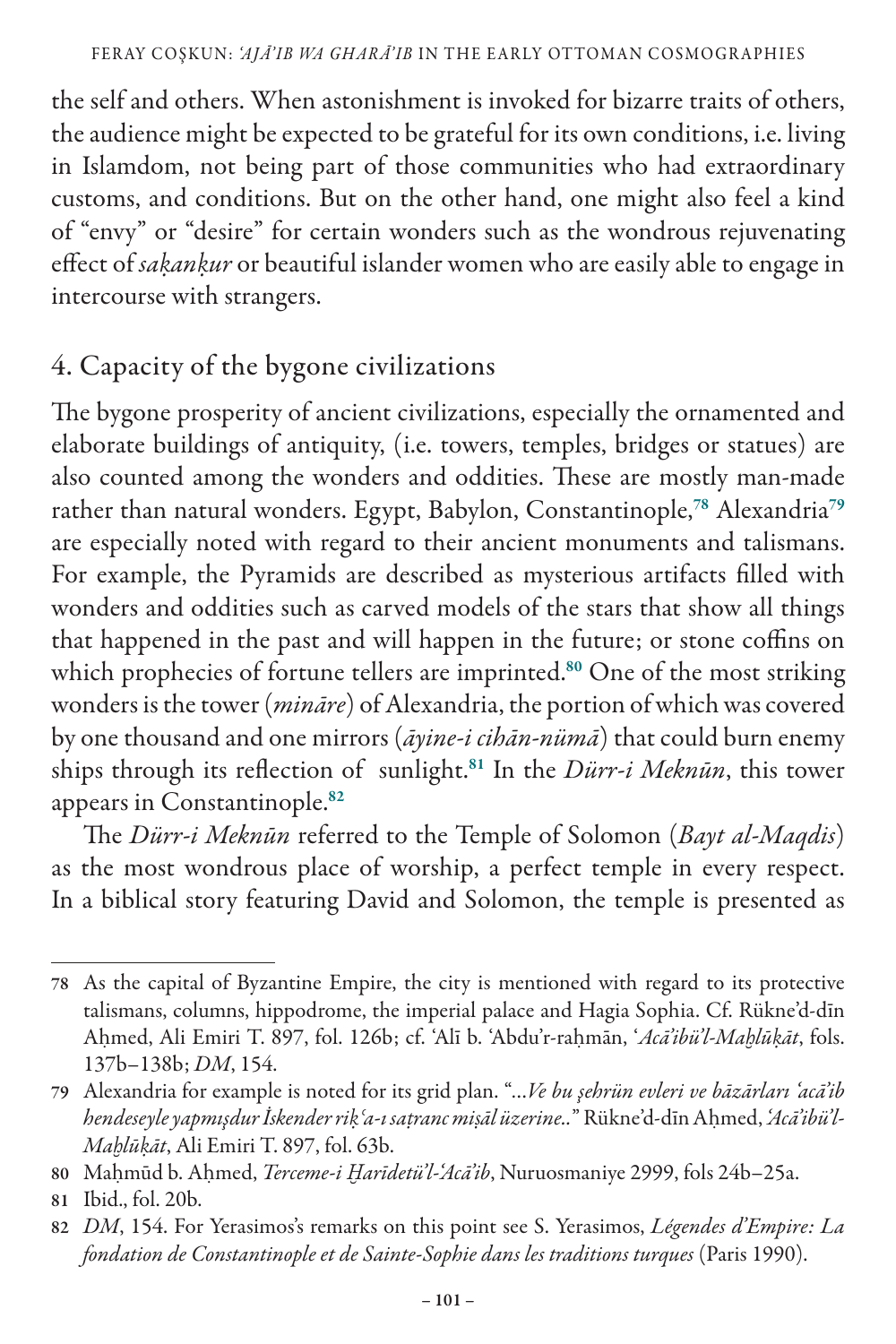having been built not only with man-power but also by djinns, demons and fairies who carried beautiful marbles, columns, gold, silver and diamonds for it from all over the world. The reign of Solomon is noted for its many wonders. Through the seal of universal rulership brought down for him from Paradise, Solomon is depicted as having an extraordinary capacity to rule over animals, fairies, djinns and demons. He had a wondrous throne carried by the winds and with the ability to travel at great speed.<sup>83</sup>

Similar cities of antiquity, medieval Muslim cities such as Cordoba or Baghdad are also mentioned in admiring terms. For example, the architectural aspects of a monastery in Andalusia are described as "*ṣavma'a-ı 'acībe ve ḥacer-i garībe"* whereas a bridge in Cordoba as "*bir 'acīb ve ṭavrı garīb köprü*".<sup>84</sup>

## 5. Miracles

Many prophetic and saintly miracles (e.g. God's resurrection of the dead upon Abraham's special request for it) are counted among the '*ajā'ib*. <sup>85</sup> Yet, unlike al-Qazwīnī's definition of *gharīb*, not every divine intervention or prophetic/ saintly miracles are defined as *gharīb*. They are mostly referred to as *'ajā'ib* or simply referred to be miracles. The Prophet Muhammad's alleged splitting of the Moon is an example.<sup>86</sup> The miraculous story of the Seven Sleepers is also accounted among *'ajā'ib.*<sup>87</sup> But perhaps it is because it is referred to in this way in the Qur'ān (18:9): "Or dost thou think the Men of the Cave and Er-Rakeem were among Our signs, a wonder?"<sup>88</sup>

#### c) Wonderment

Wonderment is expressed through different phrases. The most frequent ones are as follows: "*taʿaccüb etmek*"<sup>89</sup>, '*acebe ḳalıb müteḥayyir olmaḳ*, *naẓar edip* 

<sup>83</sup> *DM*, 157-158; 164, 166.

<sup>84</sup> Maḥmūd b. Aḥmed, *Terceme-i Ḫarīdetü'l-'Acā'ib*, Nuruosmaniye 2999, fol. 13b.

<sup>85</sup> Rükne'd-dīn Aḥmed, *'Acā'ibü'l-Maḫlūḳāt*, Ali Emiri T. 897, fol. 4a.

<sup>86</sup> "Tā ḥaddī ki bu 'alāmeti Çīn ü Māçīn'de ve Hindūstān'da gördiler ki ay iki pāre oldı, ana vardılar, tārīḫ ḳodılar, sonra mu'cizāt-ı Muḥammed imiş bildiler." Rükne'd-dīn Aḥmed, *'Acā'ibü'l-Maḫlūḳāt*, Ali Emiri T. 897, fols 32a; Cf. *DM,* 107.

<sup>87</sup> *DM*, 201.

<sup>88</sup> A. Arberry, *The Koran interpreted* (London 1955), Vol. 1, 316.

<sup>89</sup> When Nimrod witnesses the fire transformed into a rose garden instead of burning Abraham. "Ve dahı Nemrūd-ı laʾīn İbrāhim 'aleyhi's-selāmı oda atıcaḳ, od aña gülistān oldı.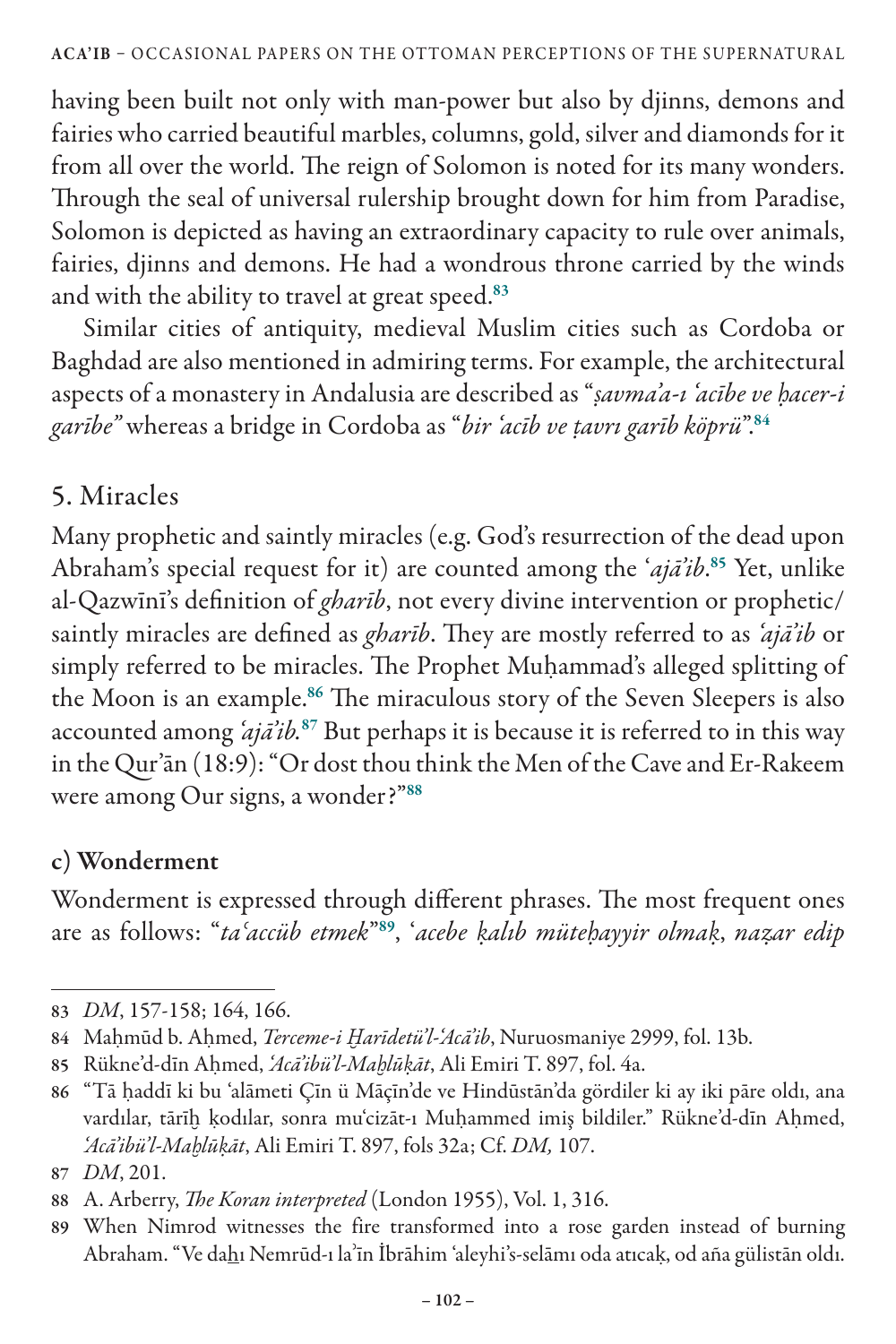*ḥayrān ḳalmak*, '*aceb temāşā ḳılmaḳ*". To exemplify this, people were claimed to have been astonished when a global earthquake occurred on the day Prophet Muhammad was born and the domes of the Christian churches collapsed and the fires of the Zoroastrians were miraculously extinguished.<sup>90</sup> Another anectode concerns Caliph al-Ma'mūn and his attempt to demolish the greatest pyramid which incurred a high expense for him. As recounted in the story, he discovers a large hoard of gold among the ruins of the demolished(!) pyramid. When the value of the treasure was estimated, it emerged that it matched exactly what he had spent on the destruction of the pyramid, and this rendered him astonished (*taʿaccüb itdi*).<sup>91</sup> The story implicitly depicts the Caliph's act of destruction as one of piety. His discovery of the gold is representative of a re-payment by God in return for his pious acts. It functions as an illustration of God repaying the value of one's effort for something, a common motif in the Qur'ān.

#### Concluding remarks

Examination of '*ajīb* and *gharīb* in early modern Ottoman texts provides exciting new frontiers for exploration, i.e. to investigate how the cosmos was envisioned by past generations, how typologies of wonder are traced back to ancient times, how ancient arts and architecture were met with astonishment or admiration, and how prophetic tales ensure God's justice. The cosmos and most of its aspects are undeniably wondrous; but those aspects beyond the realm of one's immediate access seem especially more wondrous. All those wondrous hybrid creatures, or nations with strange customs generally appear to be located in distant geographies. It may not be a coincidence that this manifests linguistically and that the words 'outlandish' and 'far-out' are also synonyms for 'bizarre'. This does not imply that there are no wonders in the

Nemrūd anı gördi taʿaccüb eyledi." *DM*, 177.

<sup>90</sup> "Ḳaçan kim Ḥazret-i Rasūlu'llāh 'am dünyāya gelicek şeyṭān-ı laʿīni ḥabs itdiler. 'Ālemde zelzele oldı. Kilīsalaruñ ḳubbeleri aşaġa yire geçdi. Putları ser-nügūn oldı. Ol od kim Mecūsīler aña ṭaparlardı, gice ve gündüz yanardı. Şeyṭān 'aleyhi 'l-la'ne od içine girüp hazīn āvāz-ile kāfirlere ivā iderdi. Ol gice sögündi. Ṭāḳ-ı kisrīyile 'Acem şāhınuñ dīvān-hānesi çatlayup niçesinüñ 'aḳlı başından gitdi… Ol gice bir 'alāmet oldı ki halḳ-ı 'ālem taʿaccübe ḳalup mütehayyir oldılar." *DM*, 127.

<sup>91</sup> Maḥmūd b. Aḥmed, *Terceme-i Ḫarīdetü'l-'Acā'ib,* Nuruosmaniye 2999, fol. 25a.